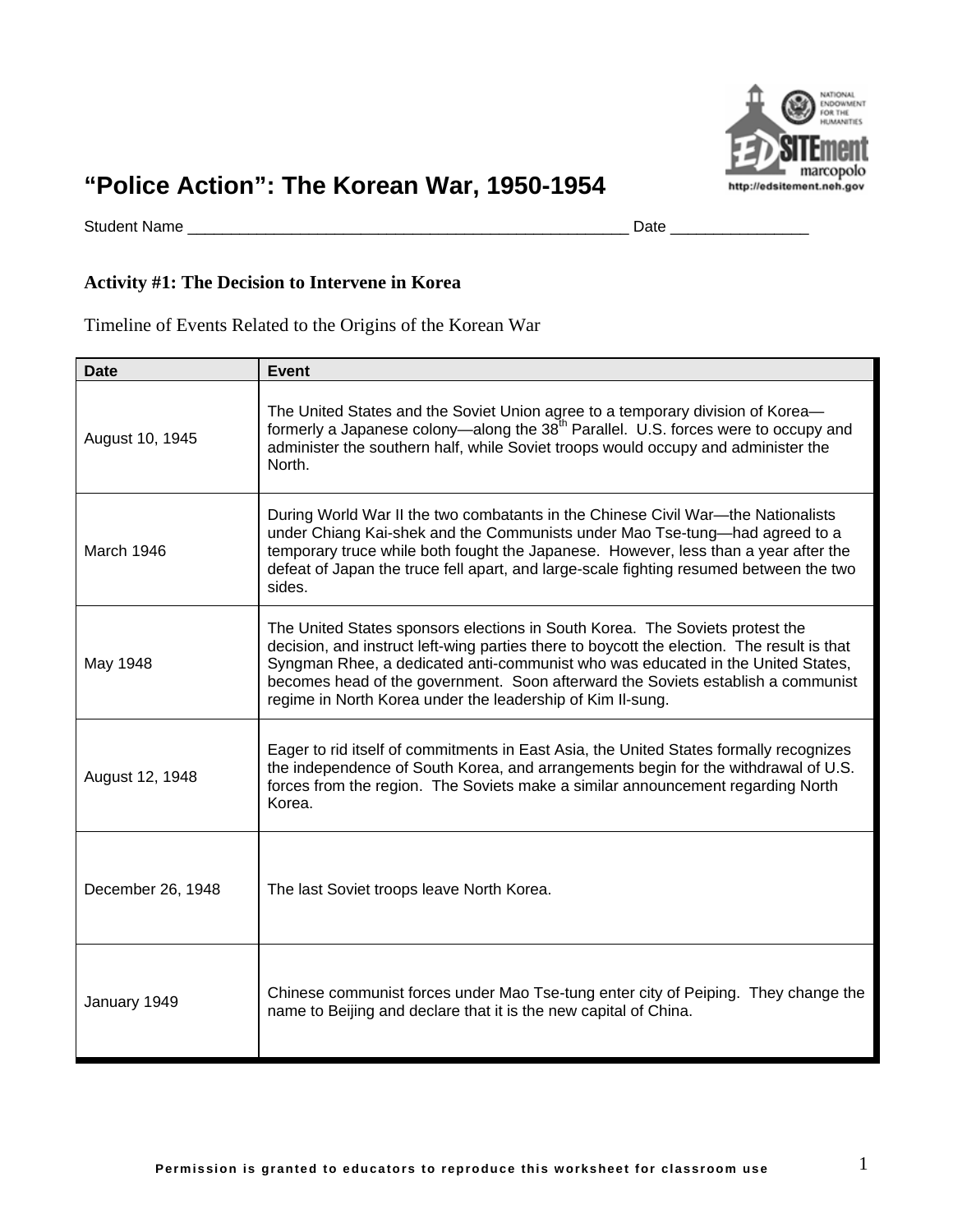| February 3, 1949  | U.S. Secretary of State Dean Acheson, citing the unpopularity and corruption of Chiang<br>Kai-shek's Nationalists, recommends that the U.S. government stop sending aid.<br>Truman and Congress reject this advice, and approve a further \$60 million in economic<br>and military assistance.                            |
|-------------------|---------------------------------------------------------------------------------------------------------------------------------------------------------------------------------------------------------------------------------------------------------------------------------------------------------------------------|
| June 1949         | The last U.S. troops leave South Korea.                                                                                                                                                                                                                                                                                   |
| July 14, 1949     | The Soviet Union successfully tests its first atomic bomb; however, a formal<br>announcement of this fact is not made until September 23.                                                                                                                                                                                 |
| October 1, 1949   | With most of the Chinese countryside, as well as its major cities, in communist hands,<br>Mao Tse-tung declares victory in the civil war. He announces that henceforth the<br>country will be referred to as the "People's Republic of China."                                                                            |
| December 1, 1949  | Chiang Kai-shek and his supporters abandon the mainland and flee to the island of<br>Taiwan, where they form a government called the "Republic of China."                                                                                                                                                                 |
| January 12, 1950  | Secretary of State Acheson gives famous "perimeter" speech to the National Press<br>Club in Washington. Discussing U.S. strategy in Asia, he lists Japan, Okinawa, the<br>Philippines, and the Aleutian Islands as vital interests that will be defended with force.<br>The list includes neither Taiwan nor South Korea. |
| February 9, 1950  | U.S. Senator Joseph McCarthy (Rep.-Wisconsin) gives speech in Wheeling, West<br>Virginia, blaming recent foreign policy failures—particularly Mao Tse-Tung's victory in<br>China-on the presence of communists in the State Department.                                                                                   |
| February 14, 1950 | After a two-month visit by Mao Tse-tung to Moscow, the Soviet Union and the People's<br>Republic of China announce a 30-year alliance treaty. According to the terms of this<br>treaty, each side promised to come to the aid of the other in the event of a war against<br>a third party.                                |
| March 10, 1950    | The Central Intelligence Agency warns of a massive buildup of North Korean troops<br>along the South Korean border, predicts that an invasion is imminent.                                                                                                                                                                |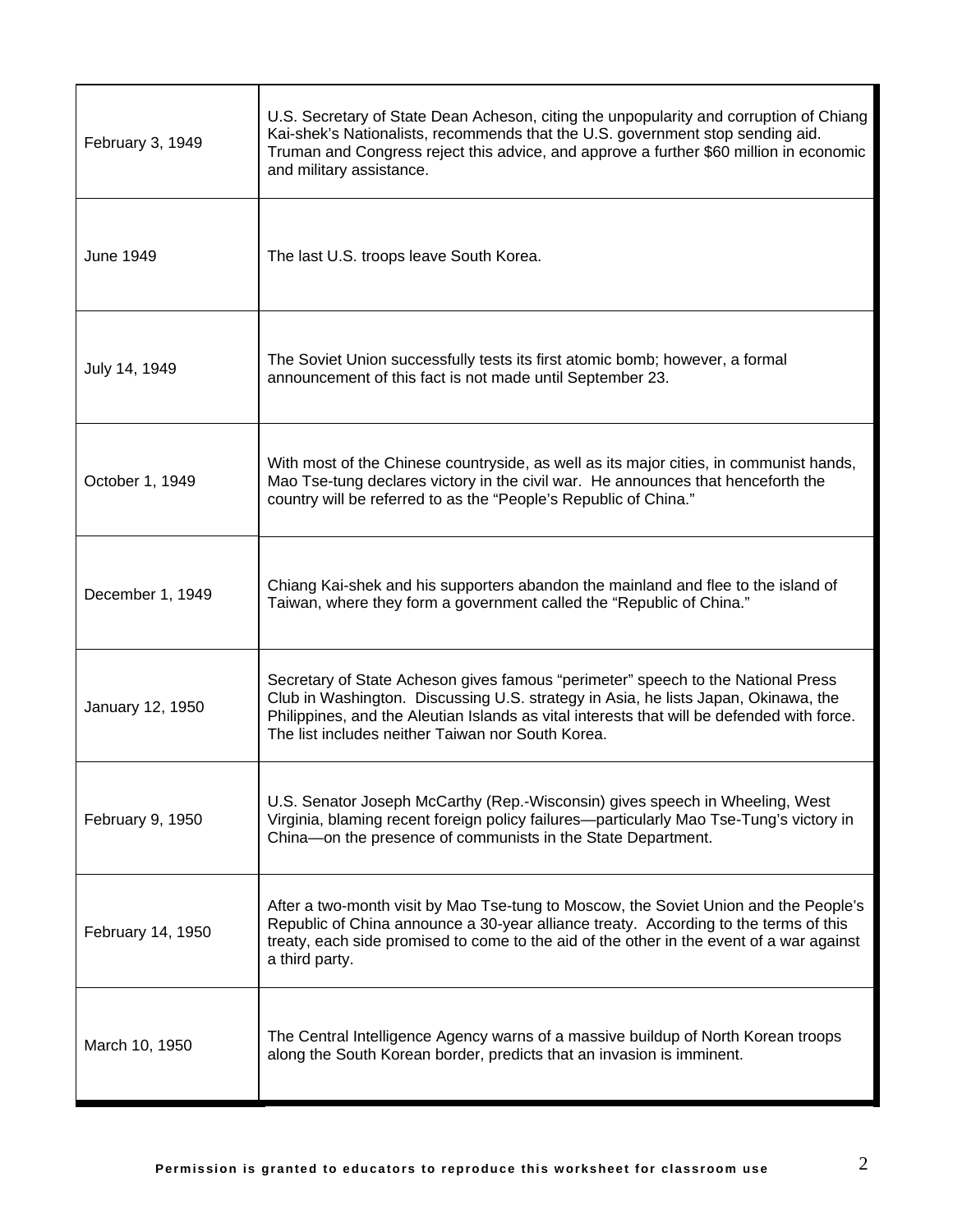| <b>April 1950</b> | Soviet leader Josef Stalin gives Kim Il-sung permission to launch an invasion of South<br>Korea; however, he warns Kim that "If you should get kicked in the teeth, I shall not lift<br>a finger. You have to ask Mao [Tse-tung] for all the help."                                                                   |
|-------------------|-----------------------------------------------------------------------------------------------------------------------------------------------------------------------------------------------------------------------------------------------------------------------------------------------------------------------|
| June 25, 1950     | At approximately 4:00 am, 90,000 North Korean troops, equipped with Soviet weapons,<br>invade South Korea. South Korean forces are quickly forced to retreat. Truman orders<br>U.S. naval and air forces—but not ground forces—to assist in the defense of South<br>Korea.                                            |
| June 27, 1950     | The United Nations calls upon its members to come to the aid of South Korea. The<br>proposal only wins the approval of the Security Council because the Soviet delegation<br>is boycotting its proceedings to protest the U.N.'s failure to recognize Mao Tse-tung's<br>regime as the legitimate government of China. |
| June 28, 1950     | North Korean forces capture Seoul, the capital of South Korea.                                                                                                                                                                                                                                                        |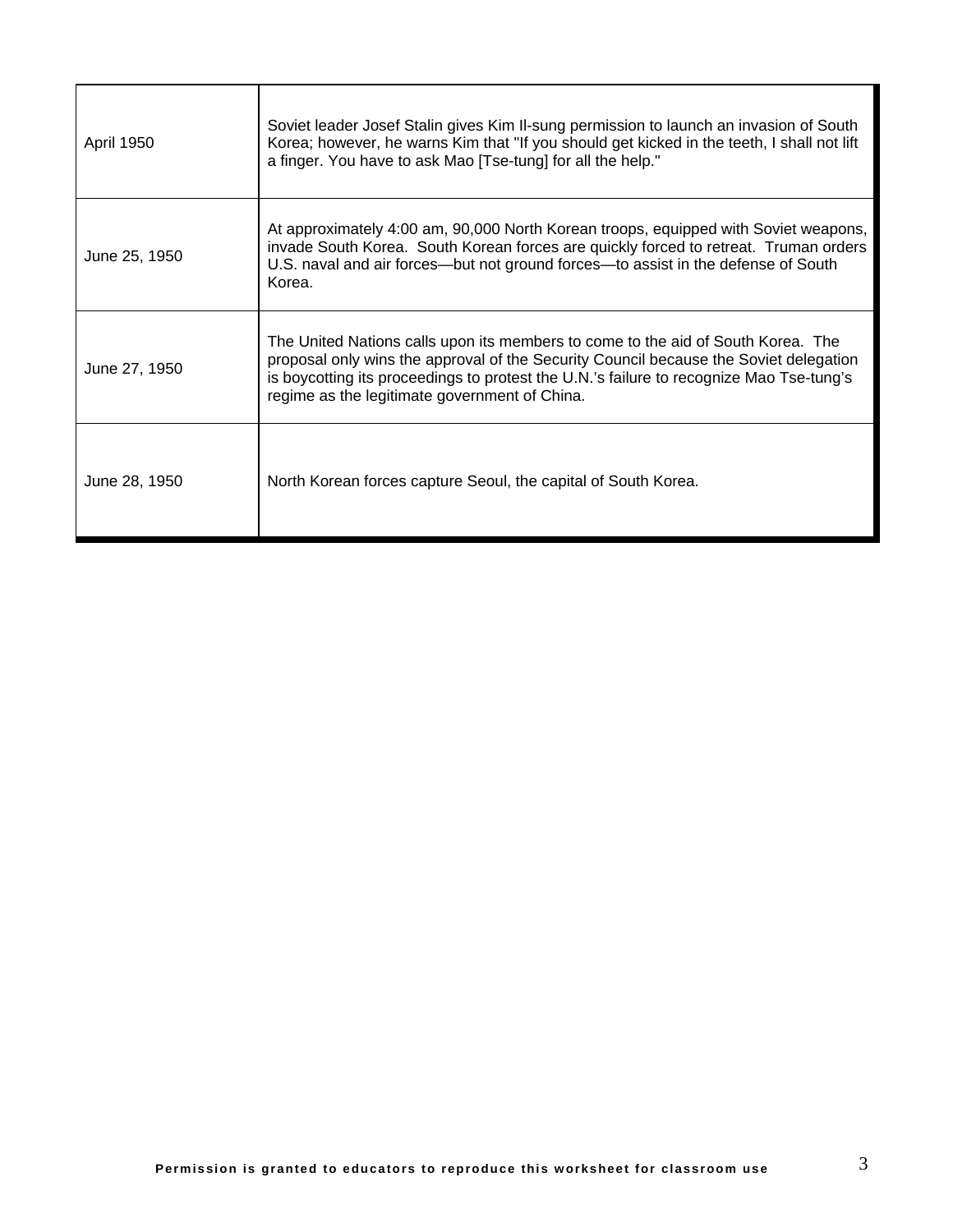

Student Name \_\_\_\_\_\_\_\_\_\_\_\_\_\_\_\_\_\_\_\_\_\_\_\_\_\_\_\_\_\_\_\_\_\_\_\_\_\_\_\_\_\_\_\_\_\_\_\_\_\_\_ Date \_\_\_\_\_\_\_\_\_\_\_\_\_\_\_\_

### **Activity #1: The Decision to Intervene in Korea**

Telegram, dated June 24, 1950, from U.S. State Department to President Harry S. Truman informing the President about the North Korean attack on South Korea: [http://www.trumanlibrary.org/whistlestop/study\\_collections/korea/large/week1/kw\\_1\\_1.htm](http://www.trumanlibrary.org/whistlestop/study_collections/korea/large/week1/kw_1_1.htm)

 ACCORDING KOREAN ARMY REPORTS...NORTH KOREAN FORCES INVADED ROK [Republic of Korea—in other words, South Korea] AT SEVERAL POINTS THIS MORNING. ACTION WAS INITIATED ABOUT FOUR ONGJIN BLASTED BY NORTH KOREAN ARTILLERY FIRE. ABOUT SIX NORTH KOREAN INFANTRY COMMENCE CROSSING [38<sup>th</sup>] PARALLEL IN ONGJIN AREA, KAESONG AREA, CHUNCHON AREA AND AMPHIBIOUS LANDING WAS REPORTEDLY MADE SOUTH OF KANGNUMG ON EAST COAST. KAESONG WAS REPORTEDLY CAPTURED AT NINE...WITH SOME 10 NORTH KOREAN TANKS PARTICIPATING IN OPERATION. NORTH KOREAN FORCES, SPEARHEADED BY TANKS, REPORTEDLY CLOSING IN ON CHUNCHON. DETAILS OF FIGHTING IN KANGNUMG AREA UNCLEAR, ALTHOUGH IT SEEMS NORTH KOREAN FORCES HAVE CUT HIGHWAY.... IT WOULD APPEAR FROM NATURE OF ATTACK AND MANNER IN WHICH IT WAS LAUNCHED IT CONSTITUTES ALL OUT OFFENSIVE AGAINST ROK.

These developments are portrayed graphically on the following map:

South Korea: UN Delay, Withdrawal, and Defense:

[http://www.dean.usma.edu/history/web03/atlases/korean%20war/korean%20pages/korean%20war%20](http://www.dean.usma.edu/history/web03/atlases/korean%20war/korean%20pages/korean%20war%20map%2010.htm) [map%2010.htm](http://www.dean.usma.edu/history/web03/atlases/korean%20war/korean%20pages/korean%20war%20map%2010.htm)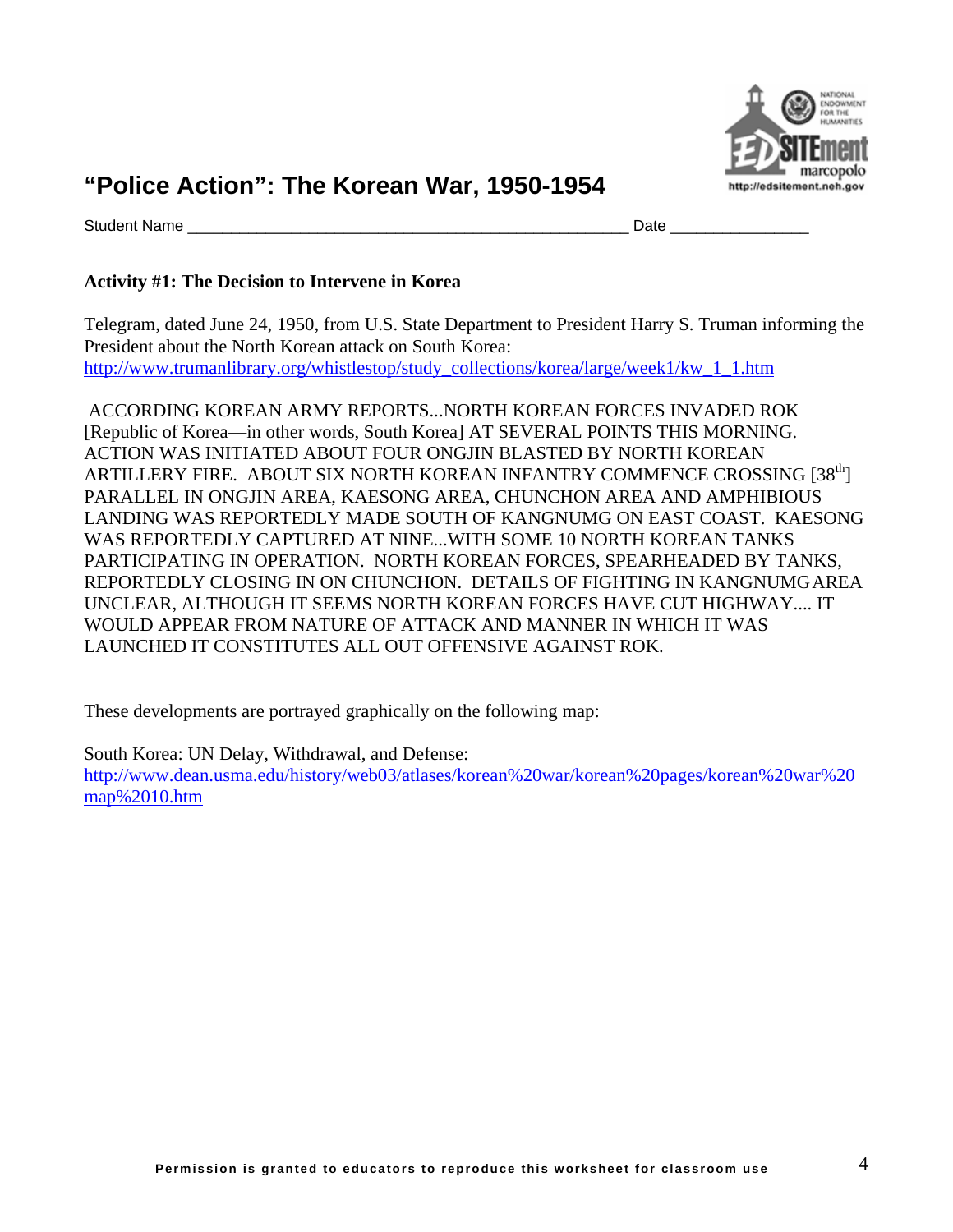

Student Name \_\_\_\_\_\_\_\_\_\_\_\_\_\_\_\_\_\_\_\_\_\_\_\_\_\_\_\_\_\_\_\_\_\_\_\_\_\_\_\_\_\_\_\_\_\_\_\_\_\_\_ Date \_\_\_\_\_\_\_\_\_\_\_\_\_\_\_\_

#### **Activity #1: The Decision to Intervene in Korea**

**Directions:** Using what you've already learned about the origins of the war in Korea, plus the material in the following documents, write a three-paragraph letter to the editor defending President Truman's decision to commit U.S. forces to the defense of South Korea. Each paragraph should consist of a general statement as well as at least two facts, drawn from the documents, to back up that statement.

A) Resolution dated June 27, 1950, from United Nations Security Council recommending that the members of the United Nations furnish assistance to the Republic of Korea in order to repel the attack and restore peace and security in Korea: [http://www.trumanlibrary.org/whistlestop/study\\_collections/korea/large/week1/ayer\\_1\\_1.htm](http://www.trumanlibrary.org/whistlestop/study_collections/korea/large/week1/ayer_1_1.htm)

B) Statement, dated June 27, 1950, by President Harry S. Truman, announcing his order to send U.S. air and naval forces to help defend South Korea and explaining the rationale for his decision: [http://www.trumanlibrary.org/whistlestop/study\\_collections/korea/large/week1/kw\\_27\\_1.htm](http://www.trumanlibrary.org/whistlestop/study_collections/korea/large/week1/kw_27_1.htm)

In Korea the Government forces, which were armed to prevent border raids and to preserve internal security, were attacked by invading forces from North Korea. The Security Council of the United Nations called upon the invading troops to cease hostilities and to withdraw to the  $38<sup>th</sup>$  parallel [that is, the border between North and South Korea]. This they have not done, but on the contrary have pressed the attack. The Security Council called upon all members of the United Nations to render every assistance to the United Nations in the execution of this resolution. In these circumstances I have ordered United States air and sea forces to give the Korean Government troops cover and support.

The attack upon Korea makes it plain beyond all doubt that Communism has passed beyond the use of subversion to conquer independent nations and will now use armed invasion and war. It has defied the orders of the Security Council of the United Nations to preserve international peace and security....

I know that all members of the United Nations will consider carefully the consequences of this latest aggression in Korea in defiance of the Charter of the United Nations. A return to the rule of force in international affairs would have far reaching effects. The United States will continue to uphold the rule of  $law...$ 

C) Excerpts from President Truman's Radio and Television Address to the American people on the Situation in Korea, July 19, 1950: <http://www.teachingamericanhistory.org/library/index.asp?document=582>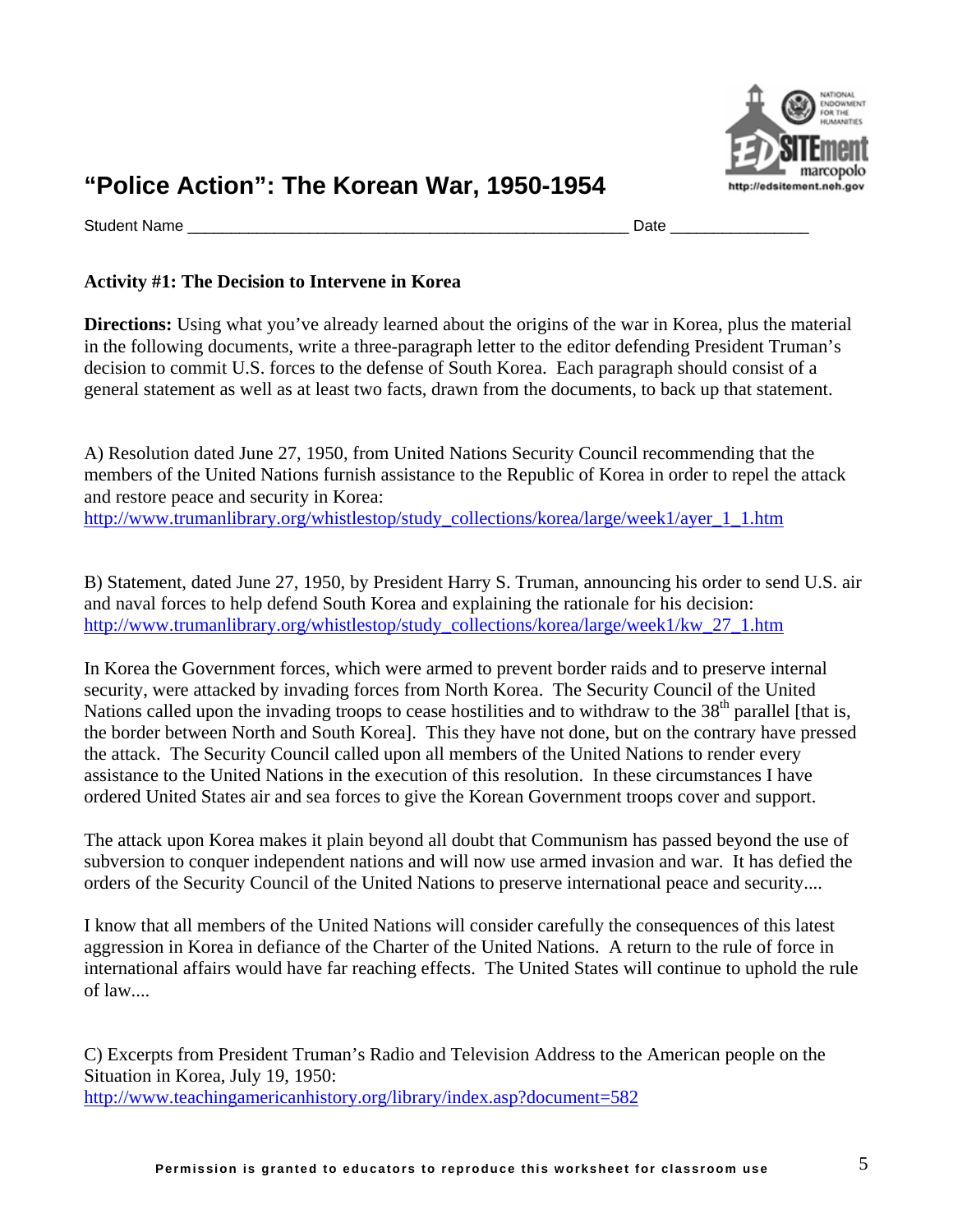At noon today, I sent a message to the Congress about the situation in Korea. I want to talk to you tonight about that situation, and about what it means to the security of the United States, and to our hopes for world peace.

Korea is a small country, thousands of miles away, but what is happening there is important to every American.

On Sunday, June  $25<sup>th</sup>$ , communist forces attacked the Republic of Korea.

This attack has made it clear, beyond all doubt, that the international communist movement is willing to use armed invasion to conquer independent nations. An act of aggression such as this creates a very real danger to the security of all free nations.

The attack upon Korea was an outright breach of the peace and a violation of the Charter of the United Nations. By their actions in Korea, communist leaders have demonstrated their contempt for the basic moral principles on which the United Nations is founded. This is a direct challenge to the efforts of the free nations to build a kind of world in which men can live in freedom and peace.

This challenge has been presented squarely. We must meet it squarely....

The communist invasion was launched in great force, with planes, tanks, and artillery. The size of the attack, and the speed with which it was followed up, make it perfectly plain that it had been plotted long in advance.

As soon as word of the attack was received, Secretary of State Acheson...informed me that, with my approval, he would ask for an immediate meeting of the United Nations National Security Council. The Security Council met just twenty-four hours after the communist invasion began.

One of the main reasons the Security Council was set up was to act in cases such as this—to stop outbreaks of aggression in a hurry before they develop into general conflicts. In this case, the Council passed a resolution which called for the invaders of Korea to stop fighting, and to withdraw. The Council called on all members to help carry out this resolution. The communist invaders ignored the action of the Security Council and kept right on with their attack.

The Security Council then met again. It recommended that members of the United Nations help the Republic of Korea repel the attack, and help restore peace and security in the area....

These actions by the United Nations and its members are of great importance. The free nations have now made it clear that lawless aggression will be met with force. The free nations have learned the fateful lesson of the 1930's. That lesson is that aggression must be met firmly. Appeasement leads only to further aggression and ultimately to war.

The principal effort to help the Koreans preserve their independence, and to help the United States restore peace, has been made by the United States. We have sent land, naval, and air forces to assist in those operations. We have done this because we know that what is at stake here is nothing less than our own national security and the peace of the world....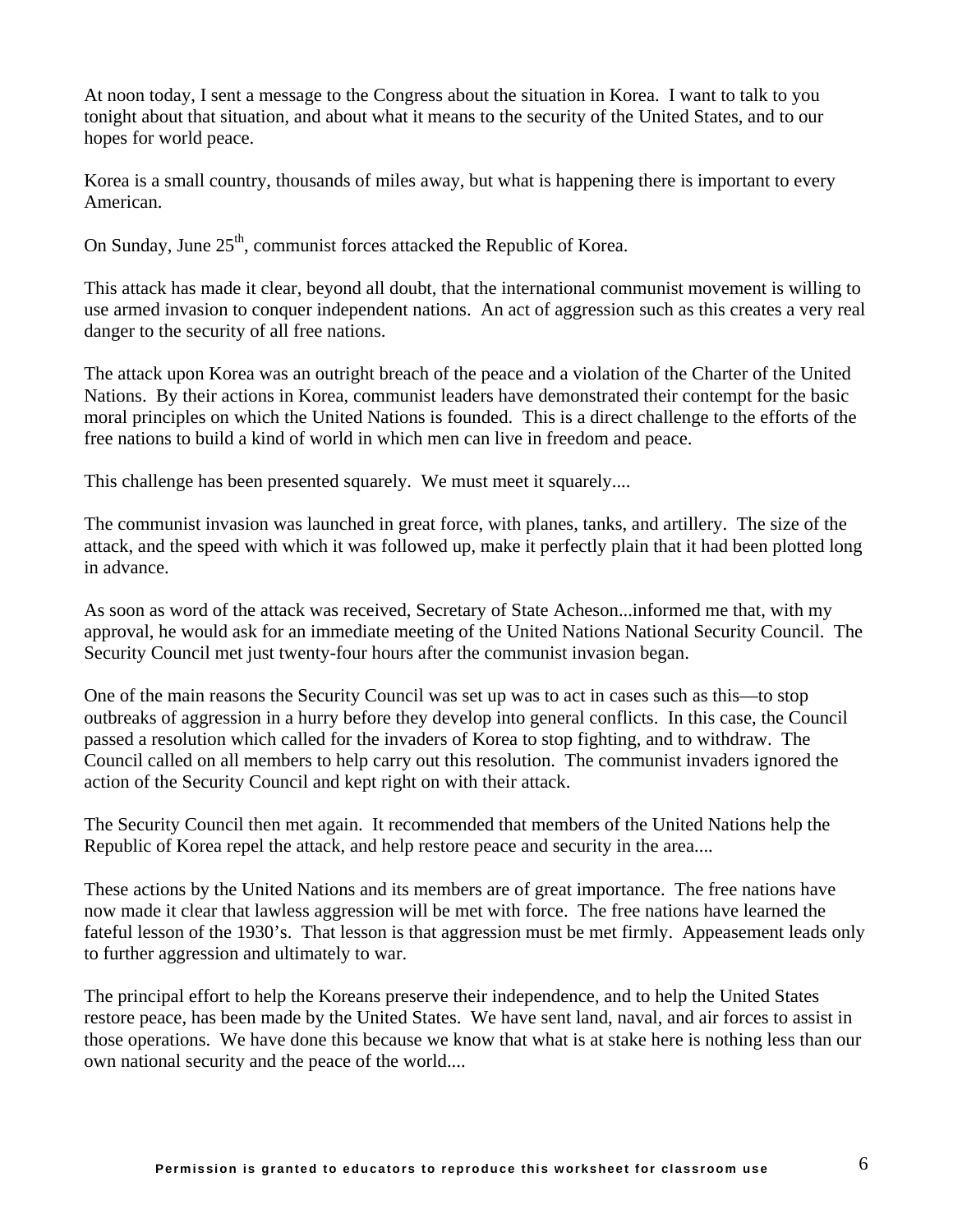Under the flag of the United Nations, a unified command has been established for all forces of the members of the United Nations fighting in Korea. General MacArthur is the commander of this combined force.

The prompt action of the United Nations to put down lawless aggression, and the prompt response to this action by free peoples all over the world, will stand as a landmark in mankind's long search for a rule of law among nations....

We know that it will be a hard, tough fight to halt the invasion, and to drive the communists back. The invaders have been provided with enough equipment and supplies for a long campaign. They overwhelmed the lightly armed defense forces of the Korean Republic in the first few days and drove southward.

Now, however, the Korean defenders have reorganized, and an increasing number of American troops have joined them. Our forces have fought a skillful, rear-guard delaying action, pending the arrival of reinforcements. Some of these reinforcements are now arriving; others are on the way from the United States....

We have the resources to meet our needs. Far more important, the American people are united in their belief in democratic freedom. We are united in detesting communist slavery.

We know that the cost of freedom is high. But we are determined to preserve our freedom—no matter what the cost....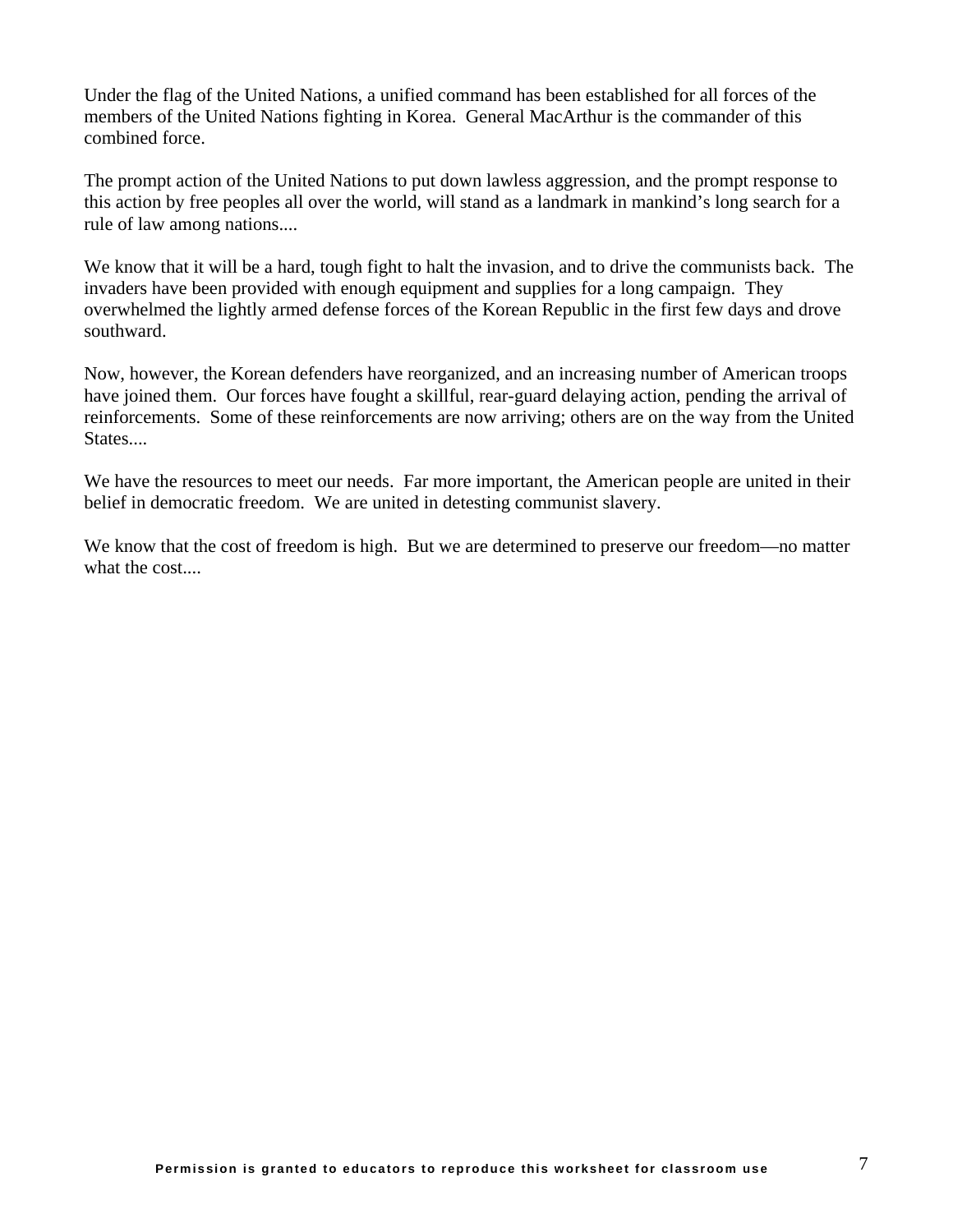

Student Name \_\_\_\_\_\_\_\_\_\_\_\_\_\_\_\_\_\_\_\_\_\_\_\_\_\_\_\_\_\_\_\_\_\_\_\_\_\_\_\_\_\_\_\_\_\_\_\_\_\_\_ Date \_\_\_\_\_\_\_\_\_\_\_\_\_\_\_\_

### **Activity #2: The Decision to Cross the 38th Parallel**

### **Timeline of Events Related to the Korean War, June 29-October 10, 1950**

| <b>Date</b>    | <b>Event</b>                                                                                                                                                                                                                                                                                                                                                                                                                                                        |  |
|----------------|---------------------------------------------------------------------------------------------------------------------------------------------------------------------------------------------------------------------------------------------------------------------------------------------------------------------------------------------------------------------------------------------------------------------------------------------------------------------|--|
| June 29, 1950  | General Douglas MacArthur, commander of U.S. forces in East Asia, visits the front<br>lines, where he witnesses firsthand the desperate situation of the South Korean army.                                                                                                                                                                                                                                                                                         |  |
| July 7, 1950   | General MacArthur proposes to use U.S. troops to launch a massive counterattack<br>against the North Koreans that would not only drive them from South Korea, but would<br>overthrow Kim Il-sung's regime in the North and unite all of Korea under a single<br>government. Most of the Joint Chiefs of Staff oppose this, as does George Kennan,<br>who insists that U.S. forces should only drive the North Koreans back across the 38 <sup>th</sup><br>Parallel. |  |
| July 10, 1950  | The United Nations authorizes the formation of a force comprised of U.S. troops and<br>those of fourteen other nations, under the overall command of General MacArthur.                                                                                                                                                                                                                                                                                             |  |
| July 19, 1950  | Truman appears before Congress asking for \$10 billion to support the "police action" in<br>Korea. He follows this up with a radio address to the American public, but he makes it<br>clear that there will be no full-scale mobilization as there had been in World War II.                                                                                                                                                                                        |  |
| July 23, 1950  | MacArthur proposes an amphibious landing of U.S. forces at Inchon, behind the North<br>Korean lines. The Joint Chiefs of Staff approve the plan on August 28.                                                                                                                                                                                                                                                                                                       |  |
| August 7, 1950 | U.N. forces halt North Koreans outside the city of Pusan.                                                                                                                                                                                                                                                                                                                                                                                                           |  |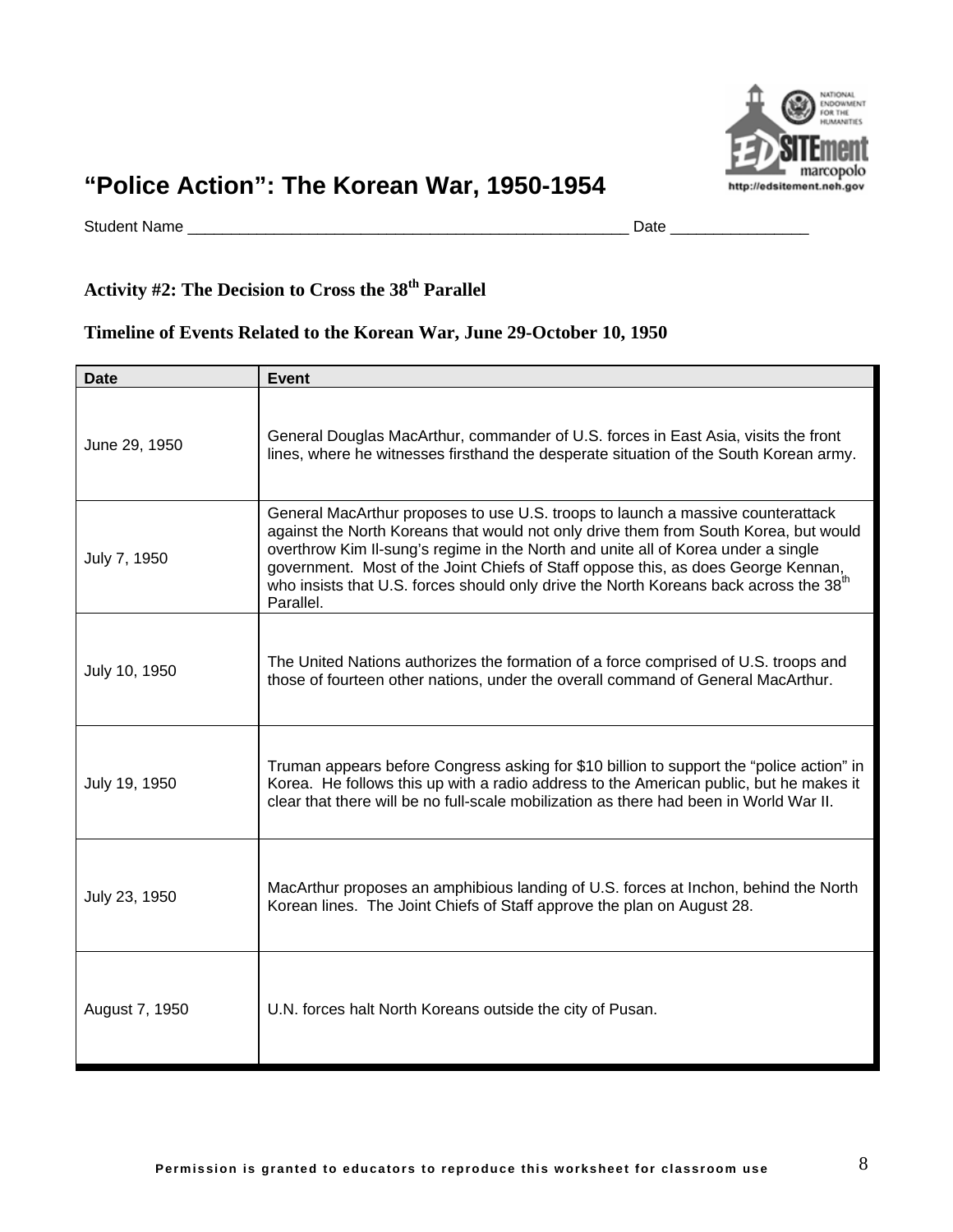| September 15, 1950 | U.S. forces under MacArthur land at three separate locations on the Korean coast near<br>Inchon. The North Koreans, taken completely by surprise, are driven from Inchon with<br>minimal U.S. casualties.                                                                 |  |
|--------------------|---------------------------------------------------------------------------------------------------------------------------------------------------------------------------------------------------------------------------------------------------------------------------|--|
| September 19, 1950 | U.N. troops reach Seoul and recapture it ten days later.                                                                                                                                                                                                                  |  |
| September 27, 1950 | Truman approves MacArthur's plan to cross the 38 <sup>th</sup> Parallel, invading North Korea.                                                                                                                                                                            |  |
| October 7, 1950    | U.N. forces under MacArthur cross the 38 <sup>th</sup> parallel; later that same day, the United<br>Nations General Assembly passes a resolution recommending "the establishment of a<br>unified, independent and democratic Government in the sovereign State of Korea." |  |
| October 10, 1950   | The official radio station of the People's Republic of China warns that the "Chinese"<br>people cannot stand idly by" and allow U.N. forces to overrun North Korea.                                                                                                       |  |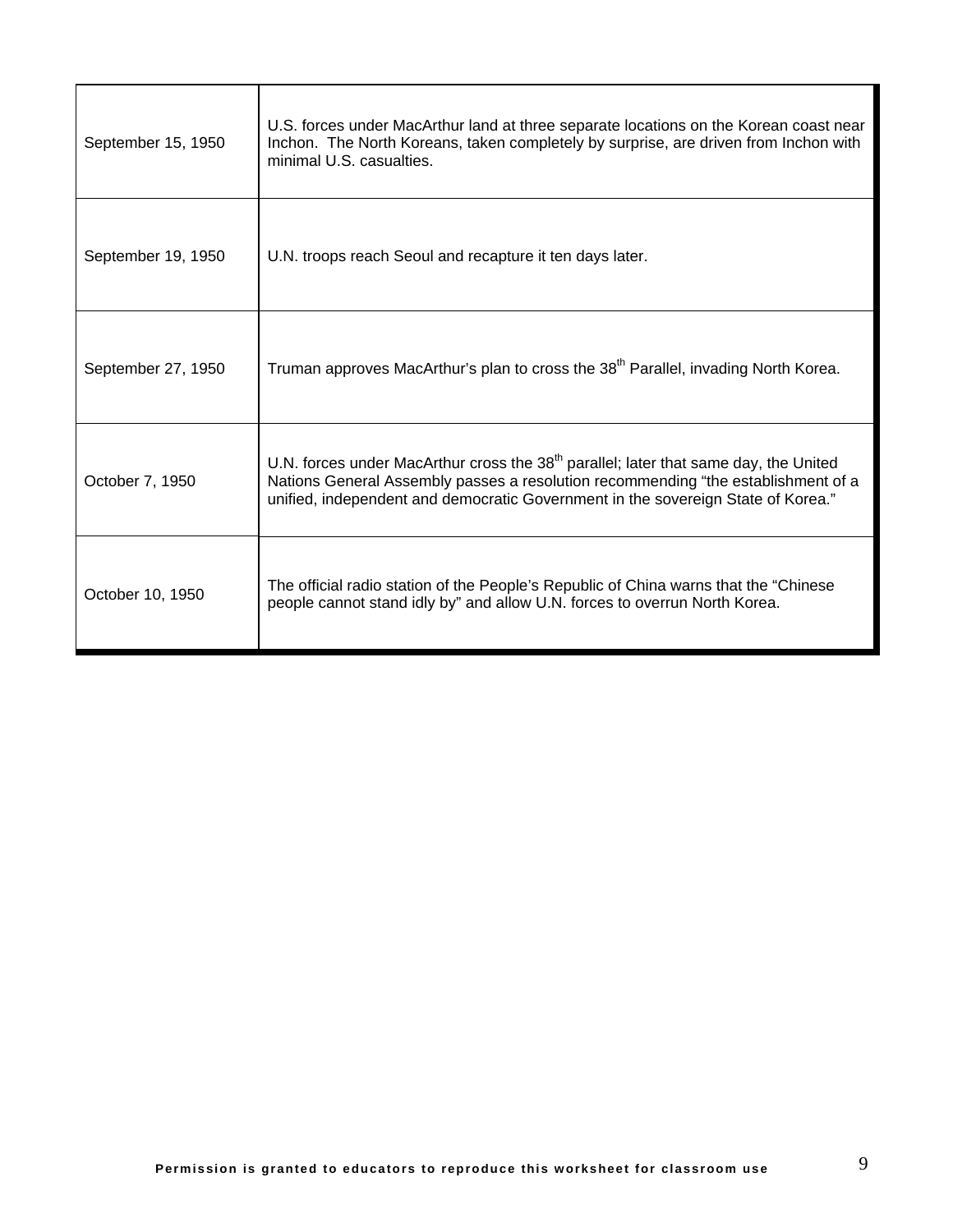

Student Name \_\_\_\_\_\_\_\_\_\_\_\_\_\_\_\_\_\_\_\_\_\_\_\_\_\_\_\_\_\_\_\_\_\_\_\_\_\_\_\_\_\_\_\_\_\_\_\_\_\_\_ Date \_\_\_\_\_\_\_\_\_\_\_\_\_\_\_\_

### **Activity #2: The Decision to Cross the 38th Parallel**

**Directions:** Read the following documents related to Truman's decision to allow U.S. forces to pursue the retreating North Korean army north of the 38<sup>th</sup> Parallel—that is, across the border back into North Korea. As you read, list on the worksheet below the reasons *for* doing so, and the reasons for *not* doing so.

Memorandum from George Kennan to Secretary of State Dean Acheson, August 23, 1950: [http://www.trumanlibrary.org/whistlestop/study\\_collections/korea/large/sec3/kw149\\_1.htm](http://www.trumanlibrary.org/whistlestop/study_collections/korea/large/sec3/kw149_1.htm) 

The course upon which we are today moving is one, as I see it, so little promising and so fraught with danger that I could not honestly urge you to continue to take responsibility for it. These are the main reasons why I feel this way:

- A. We have not achieved a clear and realistic and generally accepted view of our objectives in Korea and sectors of our public opinion and of our official establishment are indulging themselves in emotional, moralistic attitudes toward Korea which, unless corrected, can easily carry us toward real conflict with the Russians and inhibit us from making a realistic agreement about that area.
- B. By permitting General MacArthur to retain the wide and relatively uncontrolled latitude he has enjoyed in determining our policy in the North Asian and western Pacific areas, we are tolerating a state of affairs in which we do not really have full control over the statements that are being made—an the actions taken—in our name....

So far as Korea is concerned...I think we will be on very dangerous terrain if we fail to recognize the following subtle but wholly valid and vital distinction:

It was not tolerable to us that communist control should be extended to South Korea in the way in which this was attempted on June 24, since the psychological radiations from an acquiescence in this development on our part would have been wholly disruptive of our prestige in Asia;

Nevertheless, it is not essential to us to see an anti-Soviet Korean regime extended to all of Korea for all time; we could even eventually tolerate for a certain period of time a Korea nominally independent but actually amenable to Soviet influence, provided this state of affairs were to be brought about gradually and not too conspicuously....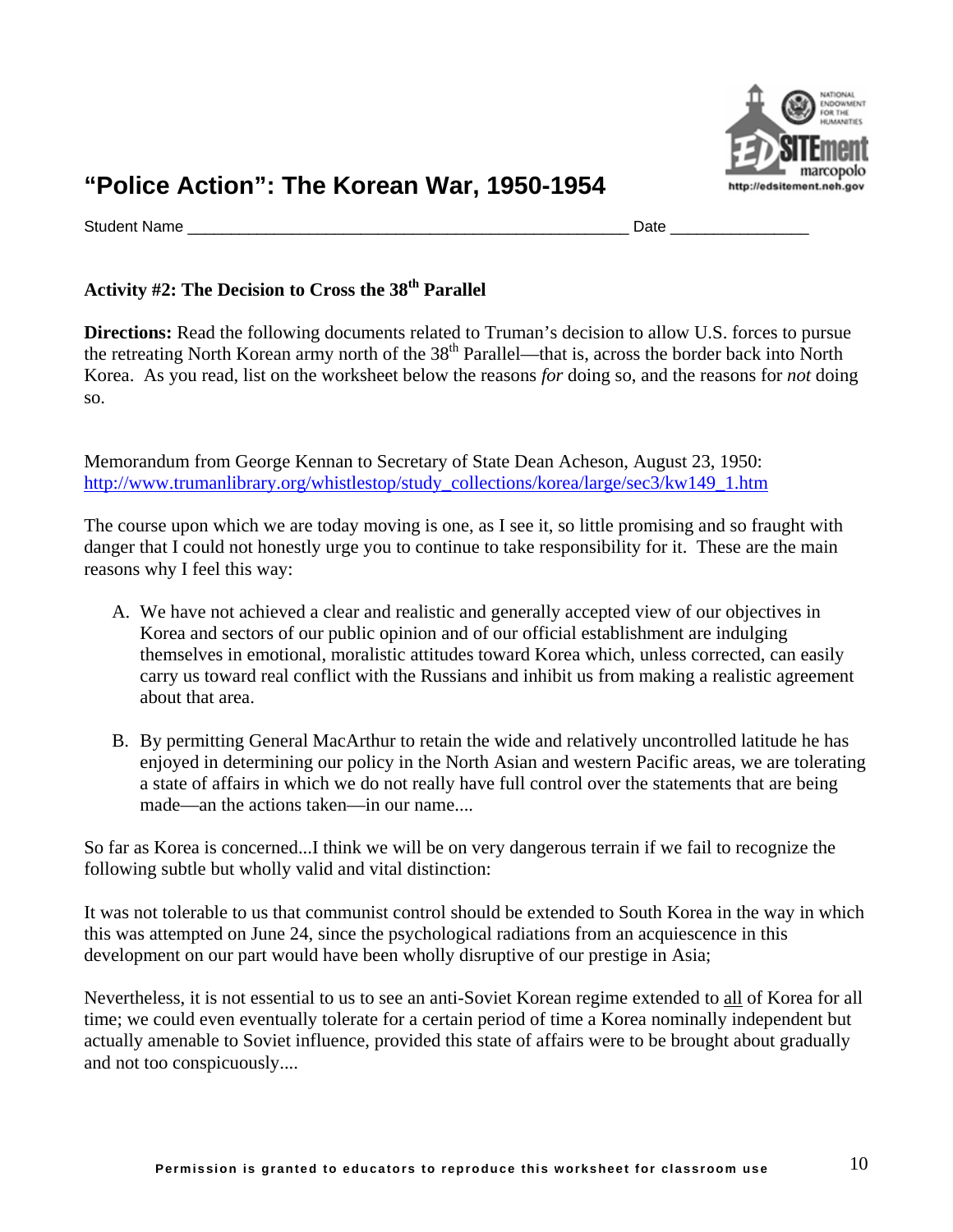Excerpts from a Report to the President by the National Security Council on United States Courses of Action with Respect to Korea (NSC 81/1), September 9, 1950: [http://www.trumanlibrary.org/whistlestop/study\\_collections/korea/large/sec4/nsc81-4.htm](http://www.trumanlibrary.org/whistlestop/study_collections/korea/large/sec4/nsc81-4.htm)

4. The political objective of the United Nations in Korea is to bring about the complete independence and unity of Korea....

5. The United States has strongly supported this political objective. If the present United Nations action in Korea can accomplish this political objective without substantially increasing the risk of general war with the Soviet Union or Communist China, it would be in our interest to advocate the pressing of the United Nations action to this conclusion. It would not be in our national interest, however...to take action in Korea which would involve a substantial risk of general war....

6. As U.N. forces succeed in stabilizing the front, driving back the North Korean forces, and approaching the 38<sup>th</sup> parallel, the decisions and actions taken by the United States and other U.N. members which are supporting the Security Council resolutions, and those taken by the Kremlin, will determine whether hostilities are confined to operations against the North Koreans or spread so that the danger of a third world war is greatly increased.

7. It is unlikely that the Soviet Union will passively accept the emergence of a situation in which all or most of Korea would pass from its control, unless it believes that it can take action which would prevent this and which would not involve a substantial risk of general war or unless it is now prepared to accept such risk.... Alternatively, the Soviet Union might initiate some move toward a negotiated settlement while hostilities are still in progress south of the  $38<sup>th</sup>$  parallel. In view of the importance of avoiding general war, we should be prepared to negotiate a settlement favorable to us. Such a settlement should not leave the aggressor in an advantageous position that would invite a repetition of the aggression that would undermine the authority and strength of the United Nations.

8. [...] It is possible that the Soviet Union, although this would increase the chance of general war, may endeavor to persuade the Chinese Communists to enter the Korean campaign with the purpose of avoiding the defeat of the North Korean forces and also of fomenting war between the United States and the Chinese Communists should we react strongly.

9. [...] It is difficult to appraise the risk at this time, and our action in moving major forces north of the 38<sup>th</sup> parallel would create a situation to which the Soviet Union would be almost certain to react in some manner. If only the Republic of Korea forces operate in or occupy Korea north of the 38<sup>th</sup> parallel, the risk of general hostilities would be reduced, although the possibility of Soviet or Chinese Communist intervention would not be precluded....

10. It will be desirable to bear in mind...both the importance of securing support of the majority of U.N. members for any action that might be taken north of the  $38<sup>th</sup>$  parallel and the advantage of establishing a record that will clearly show that every reasonable effort has been made to avoid carrying the military struggle into a new phase by a land offensive beyond the  $38<sup>th</sup>$  parallel. Therefore, at some point after the U.N. forces begin to take the initiative to drive back and destroy the North Korean forces, terms of surrender should be offered....

12. [...] It would have to be recognized that a stalemate freezing the U.N. forces indefinitely in Korea or returning to the status quo ante [the situation that existed before] June 25, would be undesirable....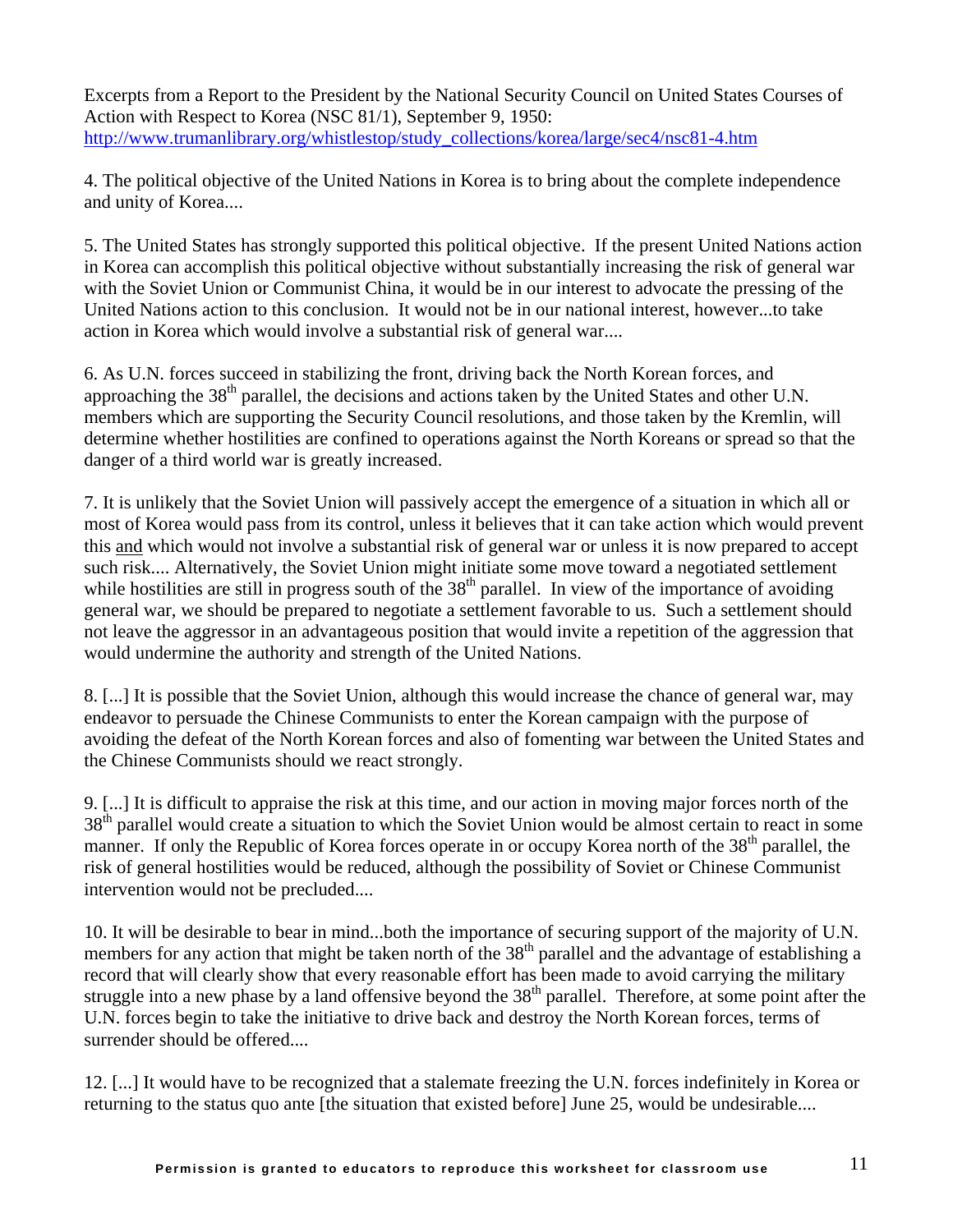Excerpts from CIA Report on the Likelihood of Soviet or Chinese intervention in the event of an invasion of North Korea, September 27, 1950: <http://teachingamericanhistory.org/library/index.asp?document=911>

Despite statements by Chou En Lai and troop movements in Manchuria...there are no convincing indications of an actual Chinese Communist intention to resort to full-scale intervention in Korea.... From a military standpoint the most favorable time for intervention in Korea has passed....

While full-scale Chinese Communist intervention in Korea must be regarded as continuing possibility, a consideration of all known factors leads to the conclusion that barring a Soviet decision for global war, such action is not probable in 1950. During this period, intervention will probably be confined to continued covert assistance to the North Koreans. The consensus of the US top military is that the Russians are not ready for global war while China is not militarily capable of unilateral intervention namely, there will be no Soviet or Chinese communist intervention in Korea.

Resolution Adopted by the United Nations General Assembly, October 7, 1950: [http://www.trumanlibrary.org/whistlestop/study\\_collections/korea/large/sec4/unresolu1-1.htm](http://www.trumanlibrary.org/whistlestop/study_collections/korea/large/sec4/unresolu1-1.htm)

The General Assembly...mindful of the fact that...the unification of Korea has not yet been achieved, and that an attempt has been made by an armed attack from North Korea to extinguish by force the Government of the Republic of Korea,

Having in mind that United Nations armed forces are at present operating in Korea in accordance with the recommendations of the Security Council of 27 June 1950...that Members of the United Nations furnish such assistance to the Republic of Korea as may be necessary to repel the armed attack and to restore international peace and security in the area,

Recalling that the essential objective...was the establishment of a unified, independent, and democratic Government of Korea,

Recommends that...all constituent acts be taken, including the holding of elections, under the auspices of the United Nations, for the establishment of a unified, independent and democratic Government in the sovereign State of Korea.

Excerpt from Broadcast on Radio Peking [the official radio station of the People's Republic of China], October 10, 1950:<http://teachingamericanhistory.org/library/index.asp?document=912>

The American War of intervention in Korea has been a serious menace to the security of China from the very start...The Chinese people cannot stand idly by with regard to such a serious situation - created by the invasion of Korea by the United States and its accomplice countries and to the dangerous trend toward extending the war. The Chinese people firmly advocate a peaceful resolution to the Korean problem and are firmly opposed to the extension of the Korean War by America.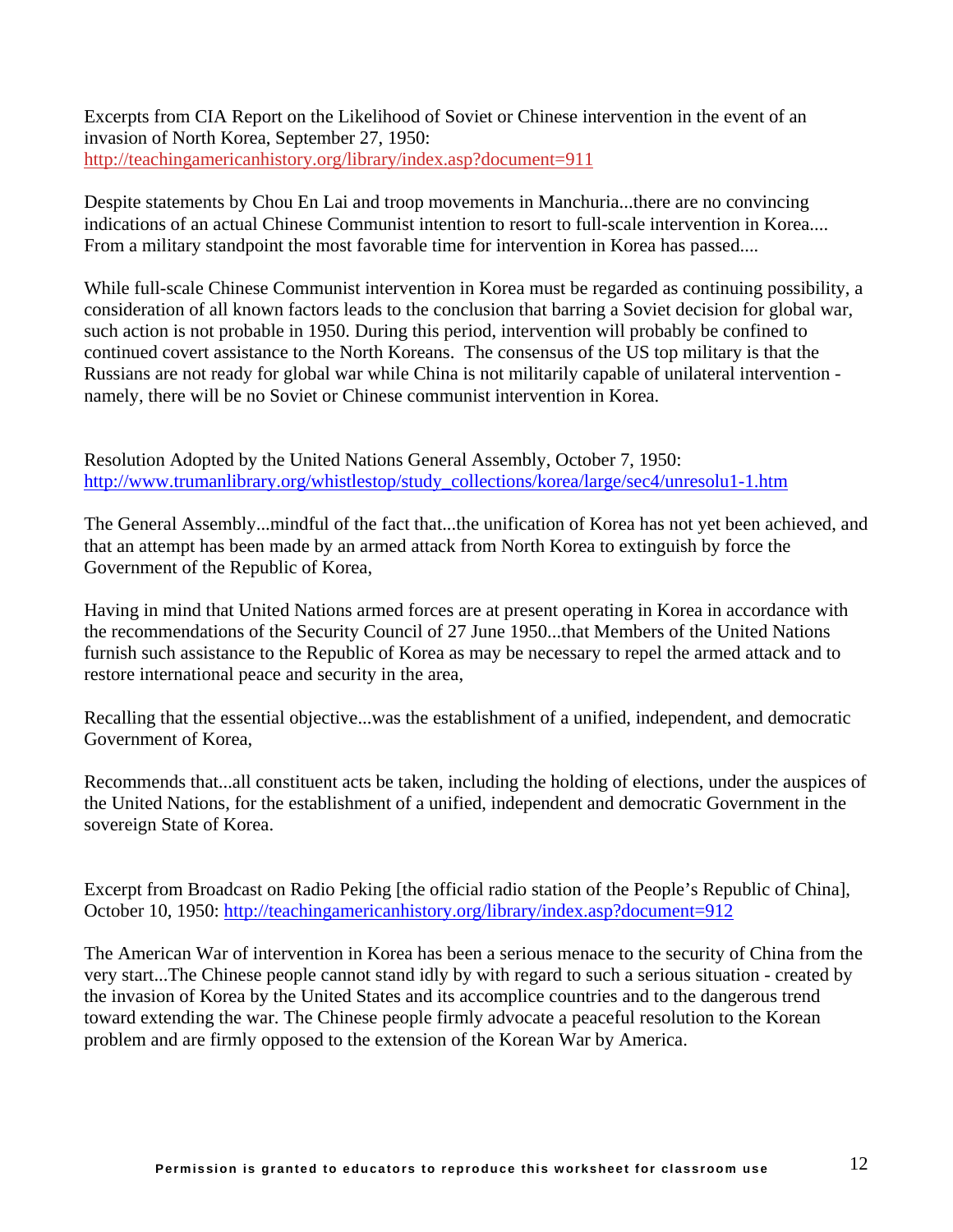

Student Name \_\_\_\_\_\_\_\_\_\_\_\_\_\_\_\_\_\_\_\_\_\_\_\_\_\_\_\_\_\_\_\_\_\_\_\_\_\_\_\_\_\_\_\_\_\_\_\_\_\_\_ Date \_\_\_\_\_\_\_\_\_\_\_\_\_\_\_\_

### **Activity #2: The Decision to Cross the 38th Parallel**

**Directions:** Based on your reading, list as many reasons as you can think of both for and against allowing General MacArthur to send his troops north of the 38<sup>th</sup> Parallel.

| Reasons for Crossing the 38 <sup>th</sup> Parallel | Reasons for Not Crossing the 38 <sup>th</sup> Parallel |
|----------------------------------------------------|--------------------------------------------------------|
|                                                    |                                                        |
|                                                    |                                                        |
|                                                    |                                                        |
|                                                    |                                                        |
|                                                    |                                                        |
|                                                    |                                                        |
|                                                    |                                                        |
|                                                    |                                                        |
|                                                    |                                                        |
|                                                    |                                                        |
|                                                    |                                                        |
|                                                    |                                                        |
|                                                    |                                                        |
|                                                    |                                                        |
|                                                    |                                                        |
|                                                    |                                                        |
|                                                    |                                                        |
|                                                    |                                                        |
|                                                    |                                                        |
|                                                    |                                                        |
|                                                    |                                                        |
|                                                    |                                                        |
|                                                    |                                                        |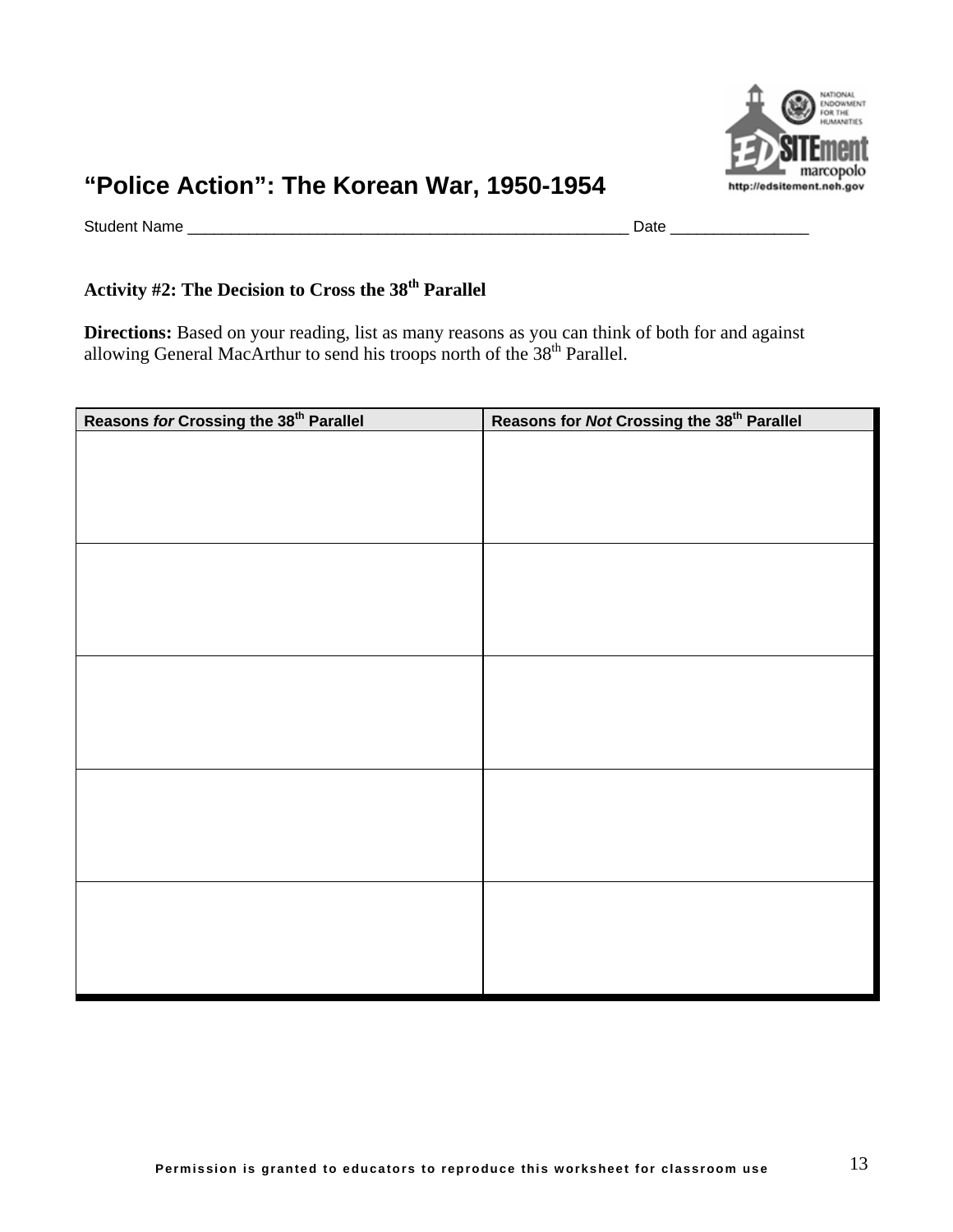

Student Name \_\_\_\_\_\_\_\_\_\_\_\_\_\_\_\_\_\_\_\_\_\_\_\_\_\_\_\_\_\_\_\_\_\_\_\_\_\_\_\_\_\_\_\_\_\_\_\_\_\_\_ Date \_\_\_\_\_\_\_\_\_\_\_\_\_\_\_\_

### **Activity #3: Truman vs. MacArthur**

### **Timeline of Events Related to the Truman-MacArthur Controversy**

| <b>Date</b>       | <b>Event</b>                                                                                                                                                                                                                                                                                                                                                          |  |
|-------------------|-----------------------------------------------------------------------------------------------------------------------------------------------------------------------------------------------------------------------------------------------------------------------------------------------------------------------------------------------------------------------|--|
| August 24, 1950   | MacArthur sends a public statement to a national meeting of the Veterans of Foreign<br>Wars in which he argues that Taiwan is vital to U.S. national defense, and must be<br>defended at all costs against Communist China.                                                                                                                                           |  |
| August 26, 1950   | Fearing that MacArthur's statement to the Veterans of Foreign Wars might be<br>interpreted by China as a provocation, Truman orders that it be withdrawn, stating that<br>the general's position on Taiwan was "in conflict with the policy of the United States<br>and its position in the United Nations."                                                          |  |
| October 14, 1950  | Truman and MacArthur meet on Wake Island to discuss the war in Korea. MacArthur<br>assures Truman that the Chinese will not intervene, and apologizes for any<br>embarrassment caused by his remarks on Taiwan. Truman later expresses his anger<br>with MacArthur for not wearing his dress uniform for a meeting with the President of the<br><b>United States.</b> |  |
| October 19, 1950  | Pyongyang, the capital of North Korea, falls to United Nations forces.                                                                                                                                                                                                                                                                                                |  |
| October 25, 1950  | A Chinese force of 250,000 men, supported by Soviet jets, cross the Yalu River into<br>North Korean territory, but withdraw back into China two weeks later.                                                                                                                                                                                                          |  |
| November 24, 1950 | MacArthur launches his final offensive toward the Yalu River, the border between North<br>Korea and China.                                                                                                                                                                                                                                                            |  |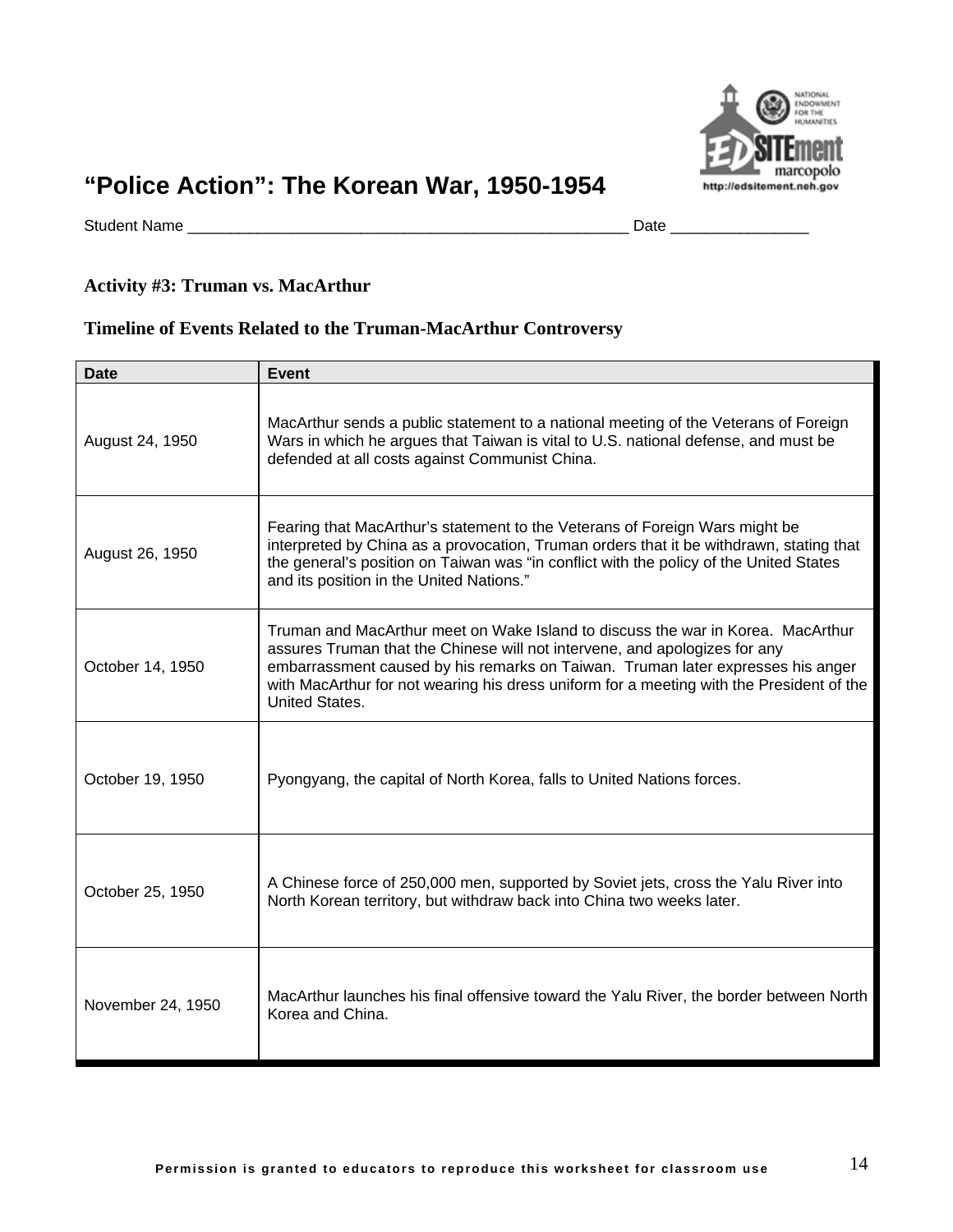| November 25, 1950 | Chinese troops cross the Yalu River again, this time attacking MacArthur's forces,<br>forcing them to retreat back toward South Korea.                                                                                                                                                   |
|-------------------|------------------------------------------------------------------------------------------------------------------------------------------------------------------------------------------------------------------------------------------------------------------------------------------|
| December 20, 1950 | Angered by repeated statements by MacArthur in favor of all-out war against<br>Communist China, Truman issues an order forbidding the release of any "speech,<br>press release, or other public statement concerning military policy" without approval<br>from the Department of Defense |
| December 25, 1950 | The United Nations calls for an armistice in Korea; MacArthur calls for all-out war<br>against Communist China with assistance from Chiang Kai-shek's Nationalist Chinese<br>forces in Taiwan.                                                                                           |
| January 4, 1951   | Chinese troops capture Seoul, capital of South Korea.                                                                                                                                                                                                                                    |
| March 7, 1951     | U.N. forces launch "Operation Ripper" along the Han River, pushing Chinese troops<br>back.                                                                                                                                                                                               |
| March 18, 1951    | Seoul is taken once again by United Nations troops.                                                                                                                                                                                                                                      |
| March 20, 1951    | In a letter to House Republican leader Rep. Joseph R. Martin, MacArthur criticizes<br>Truman's refusal to wage a full-scale war against China.                                                                                                                                           |
| April 5, 1951     | Rep. Martin, having received MacArthur's letter, reads it aloud on the floor of the<br>House of Representatives.                                                                                                                                                                         |
| April 11, 1951    | Truman dismisses MacArthur from command. He is replaced by General Matthew<br>Ridgeway.                                                                                                                                                                                                  |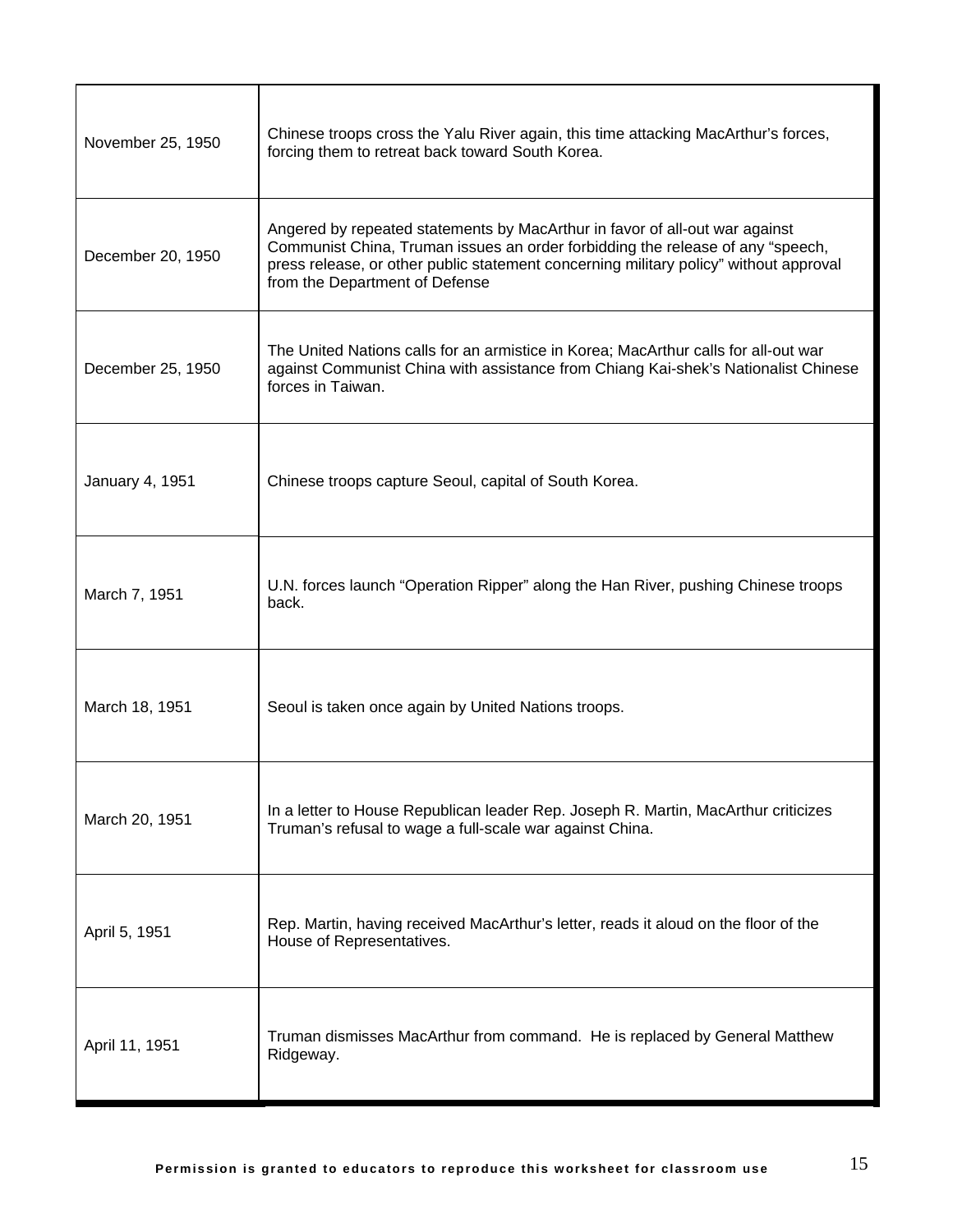

Student Name \_\_\_\_\_\_\_\_\_\_\_\_\_\_\_\_\_\_\_\_\_\_\_\_\_\_\_\_\_\_\_\_\_\_\_\_\_\_\_\_\_\_\_\_\_\_\_\_\_\_\_ Date \_\_\_\_\_\_\_\_\_\_\_\_\_\_\_\_

### **Activity #3: Truman vs. MacArthur**

#### **To be given to the students portraying President Truman and General MacArthur:**

**Directions:** Your job is to represent either President Truman or General MacArthur at a congressional hearing to determine whether Truman was right to dismiss MacArthur from command. Read the following documents and use them to prepare a brief presentation explaining your side of the story. Afterward the class will ask you a series of questions about your decision.

Harry S. Truman, Speech Explaining the Firing of MacArthur, April 13, 1951: <http://www.teachingamericanhistory.org/library/index.asp?document=860>

The question we have had to face is whether the Communist plan of conquest can be stopped without general war. Our Government and other countries associated with us in the United Nations believe that the best chance of stopping it without general war is to meet the attack in Korea and defeat it there. That is what we have been doing. It is a difficult and bitter task. But so far it has been successful…

So far, by fighting a limited war in Korea, we have prevented aggression from succeeding, and bringing on a general war. And the ability of the whole free world to resist Communist aggression has been greatly improved.

We have taught the enemy a lesson. He has found out that aggression is not cheap or easy. Moreover, men all over the world who want to remain free have been given new courage and new hope. They know now that the champions of freedom can stand up and fight and that they will stand up and fight…

We do not want to see the conflict in Korea extended. We are trying to prevent a world war—not to start one. The best way to do that is to make it plain that we and the other free countries will continue to resist the attack.

But you may ask, why can't we take other steps to punish the aggressor? Why don't we bomb...China itself? Why don't we assist Chinese Nationalist troops to land on the mainland of China?

If we were to do these things we would be running a very grave risk of starting a general war. If that were to happen, we would have brought about the exact situation we are trying to prevent.

If we were to do these things, we would become entangled in a vast conflict on the continent of Asia and our task would become immeasurably more difficult all over the world.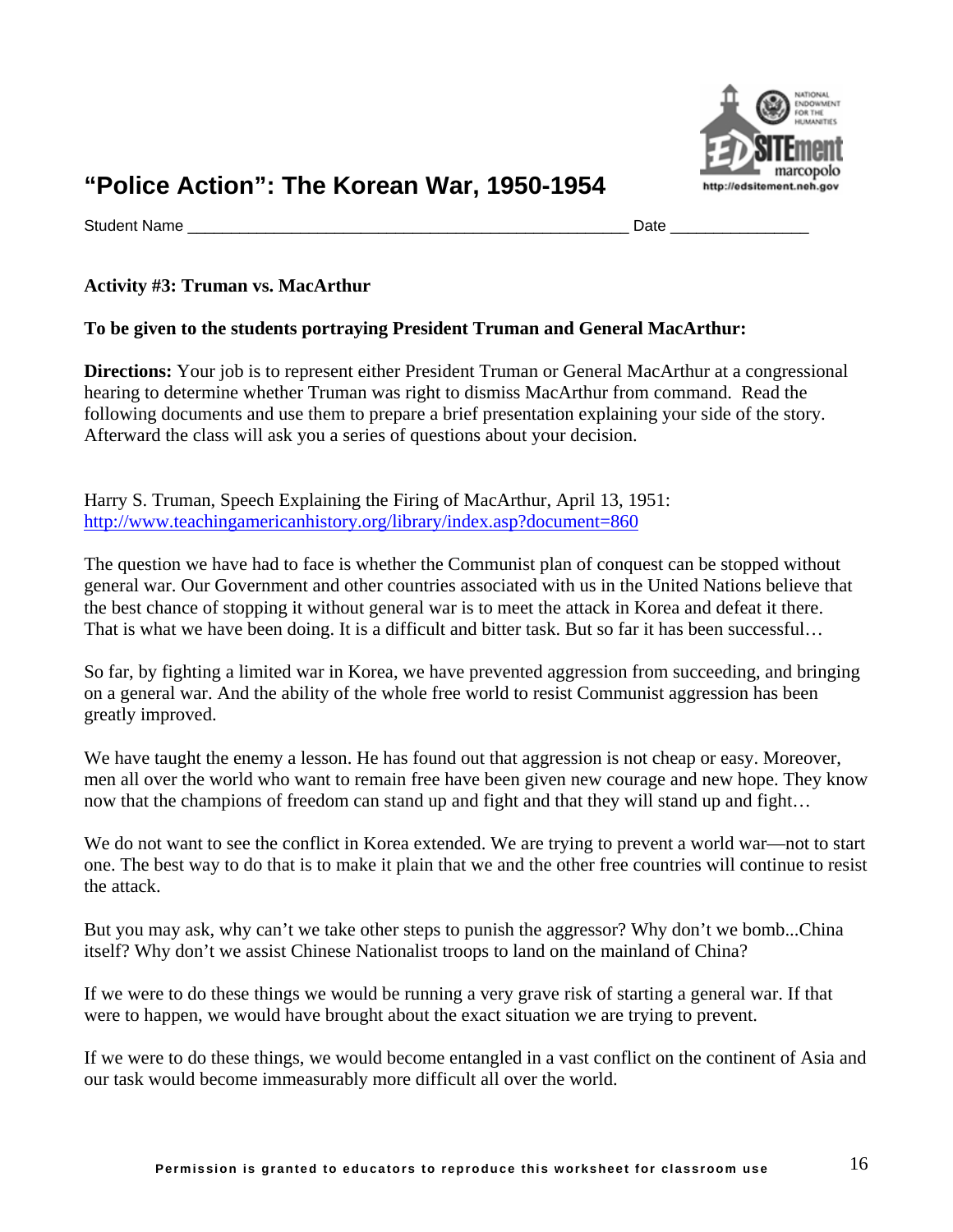What would suit the ambitions of the Kremlin [in other words, the Soviet Union] better than for our military forces to be committed to a full-scale war with Red China? […]

I believe that we must try to limit the war in Korea for these vital reasons: to make sure that the precious lives of our fighting men are not wasted; to see that the security of our country and the free world is not jeopardized; and to prevent a third world war.

A number of events have made it evident that General MacArthur did not agree with that policy. I have therefore considered it essential to relieve General MacArthur so that there would be no doubt or confusion as to the real purpose and aim of our policy.

It was with the deepest personal regret that I found myself compelled to take this action. General MacArthur is one of our greatest military commanders. But the cause of world peace is more important than any individual.

The change in commands in the Far East means no change whatever in the policy of the United States. We will carry on the fight in Korea with vigor and determination in an effort to bring the war to a speedy and successful conclusion.

General Douglas MacArthur Defends His Conduct in the War in Korea, April 19, 1951: <http://www.teachingamericanhistory.org/library/index.asp?document=715>

If a potential enemy can divide his strength on two fronts, it is for us to counter his efforts. The Communist threat is a global one. Its successful advance in one sector threatens the destruction of every other sector. You cannot appease or otherwise surrender to communism in Asia without simultaneously undermining our efforts to halt its advance in Europe....

While I was not consulted prior to the President's decision to intervene in support of the Republic of Korea, that decision, from a military standpoint, proved a sound one. As I say, it proved a sound one, as we hurled back the invader and decimated his forces. Our victory was complete, and our objectives within reach, when Red China intervened with numerically superior ground forces.

This created a new war and an entirely new situation, a situation not contemplated when our forces were committed against the North Korean invaders; a situation which called for new decisions in the diplomatic sphere to permit the realistic adjustment of military strategy. Such decisions have not been forthcoming.

While no man in his right mind would advocate sending our ground forces into continental China, and such was never given a thought, the new situation did urgently demand a drastic revision of strategic planning if our political aim was to defeat this new enemy as we had defeated the old.

Apart from the military need, as I saw it, to neutralize the sanctuary protection given the enemy north of the Yalu, I felt that military necessity in the conduct of the war made necessary —

- (1) The intensification of our economic blockade against China.
- (2) The imposition of a naval blockade against the China coast.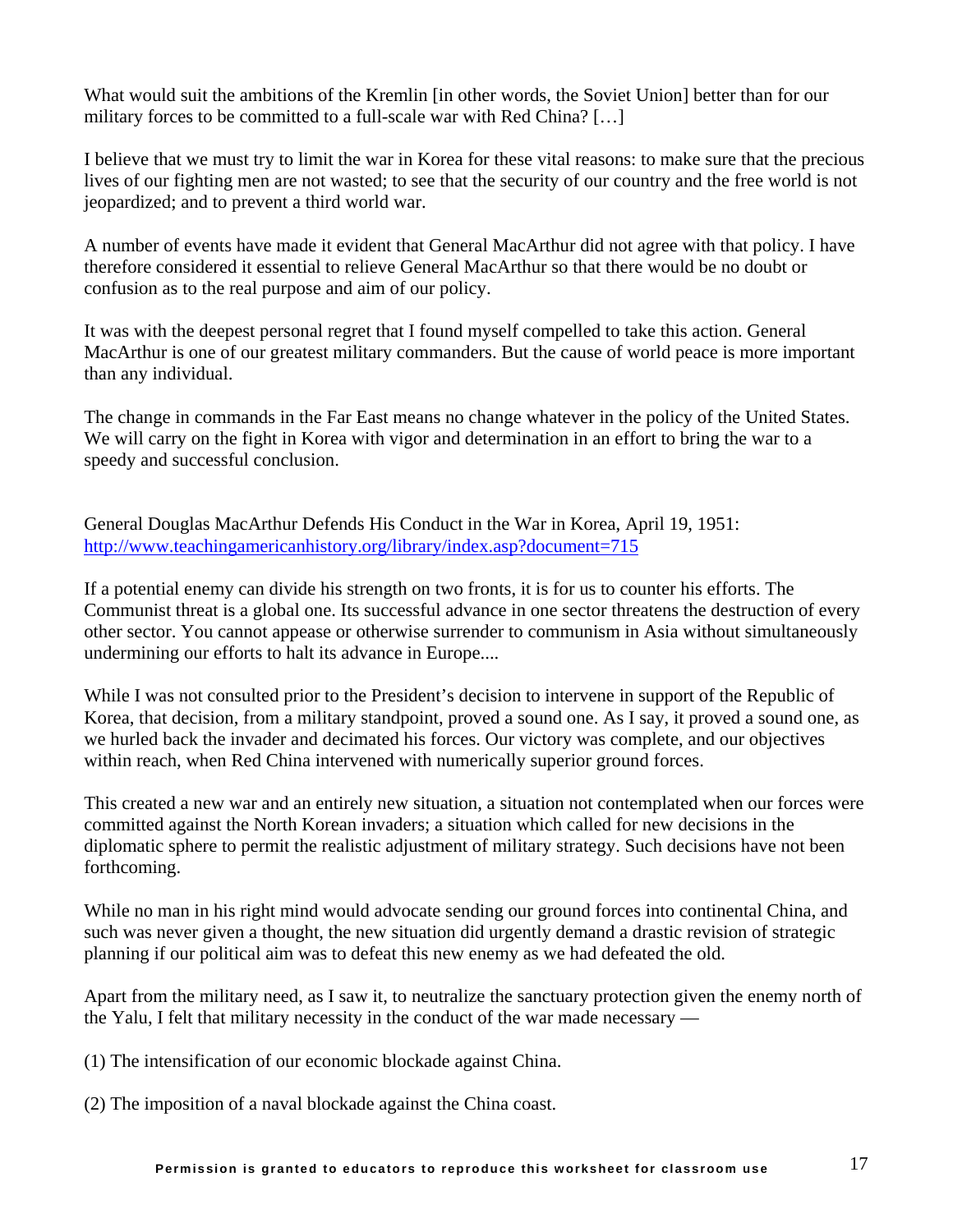(3) Removal of restrictions on air reconnaissance of China's coastal area and of Manchuria.

(4) Removal of restrictions on the forces of the republic of China on Formosa, with logistical support to contribute to their effective operations against the Chinese mainland.

For entertaining these views, all professionally designed to support our forces committed to Korea and to bring hostilities to an end with the least possible delay and at a saving of countless American and Allied lives, I have been severely criticized in lay circles, principally abroad, despite my understanding that from a military standpoint the above views have been fully shared in the past by practically every military leader concerned with the Korean campaign, including our own Joint Chiefs of Staff....

There are some who for varying reasons would appease Red China. They are blind to history's clear lesson, for history teaches with unmistakable emphasis that appeasement but begets new and bloodier war. It points to no single instance where this end has justified that means, where appeasement had led to more than a sham peace.

Like blackmail, it lays the basis for new and successively greater demands until, as in blackmail, violence becomes the only alternative. Why, my soldiers asked of me, surrender military advantages to an enemy in the field? I could not answer.

Some may say to avoid spread of the conflict into an all-out war with China. Others, to avoid Soviet intervention. Neither explanation seems valid, for China is already engaging with the maximum power it can commit, and the Soviet will not necessarily mesh its actions with our moves. Like a cobra, any new enemy will more likely strike whenever it feels that the relativity in military or other potential is in its favor on a worldwide basis.

The tragedy of Korea is further heightened by the fact that its military action is confined to its territorial limits. It condemns that nation, which it is our purpose to save, to suffer the devastating impact of full naval and air bombardment while the enemy's sanctuaries are fully protected from such attack and devastation....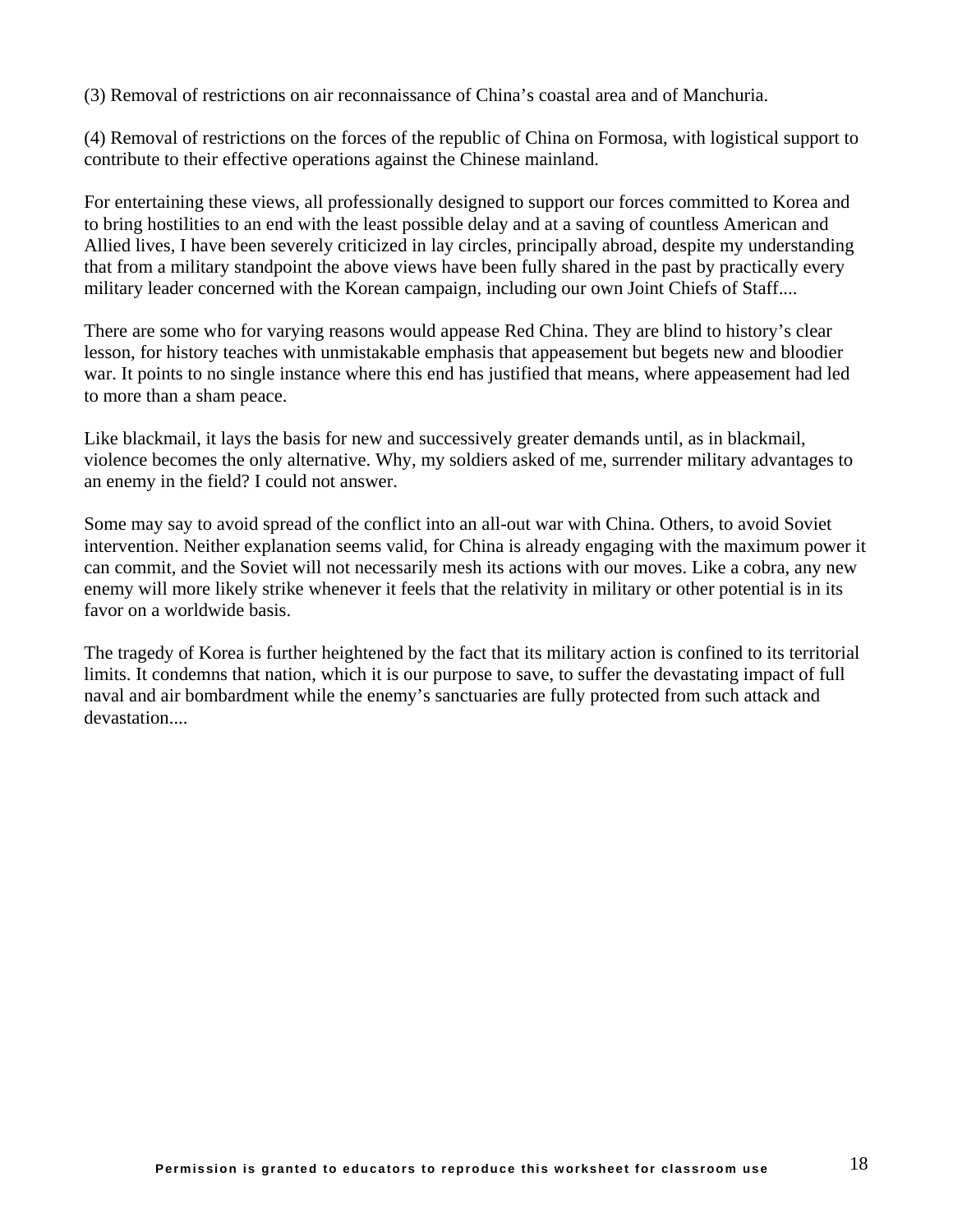

Student Name \_\_\_\_\_\_\_\_\_\_\_\_\_\_\_\_\_\_\_\_\_\_\_\_\_\_\_\_\_\_\_\_\_\_\_\_\_\_\_\_\_\_\_\_\_\_\_\_\_\_\_ Date \_\_\_\_\_\_\_\_\_\_\_\_\_\_\_\_

#### **Activity #3: Truman vs. MacArthur**

#### **To be given to the rest of the class:**

**Directions:** Your job is to portray a member of a congressional committee investigating President Truman's dismissal of General MacArthur. Your teacher has assigned you a role—you are either a Democrat (defending the president's decision) or a Republican (criticizing that decision). No matter which side you are on, read the following documents. After President Truman and General MacArthur have given their statements, you will have an opportunity to ask questions. Remember, if you're on the Democratic side your job is to make the president look good and the general look bad; if you're on the Republican side your goal is the opposite!

A) Order from President Truman, December 20, 1950:

[http://www.trumanlibrary.org/exhibit\\_documents/index.php?pagenumber=5&titleid=186&tldate=1951-](http://www.trumanlibrary.org/exhibit_documents/index.php?pagenumber=5&titleid=186&tldate=1951-04-07&collectionid=firem&PageID=1&groupid=3414) [04-07&collectionid=firem&PageID=1&groupid=3414](http://www.trumanlibrary.org/exhibit_documents/index.php?pagenumber=5&titleid=186&tldate=1951-04-07&collectionid=firem&PageID=1&groupid=3414)

In the light of the present critical international situation, and until further written notice from me, I wish that each one of you would take immediate steps to reduce the number of public speeches pertaining to foreign or military policy made by officials of the departments and agencies of the executive branch. This applies to officials in the field as well as those in Washington....

No speech, press release, or other public statement concerning military policy should be released until it has received clearance from the Department of Defense....

The purpose of this memorandum is not to curtail the flow of information to the American people, but rather to insure that the information made public is accurate and fully in accord with the policies of the United States Government.

Officials overseas, including military commanders and diplomatic representatives, should be ordered to exercise extreme caution in public statements, to clear all but routine statements with their departments, and to refrain from direct communication on military or foreign policy with newspapers, magazines, or other publicity media in the United States.

B) Letter, MacArthur to Rep. Joseph Martin (R-MA), March 20, 1951:

<http://www.dwightdeisenhower.com/koreanwar/Letter,%20MacArthur%20to%20Rep.%20Martin.gif> [On April 5 Congressman Martin, the leader of the Republican Party in the House of Representatives, read this letter aloud on the floor of the House, thus causing considerable embarrassment to the administration.]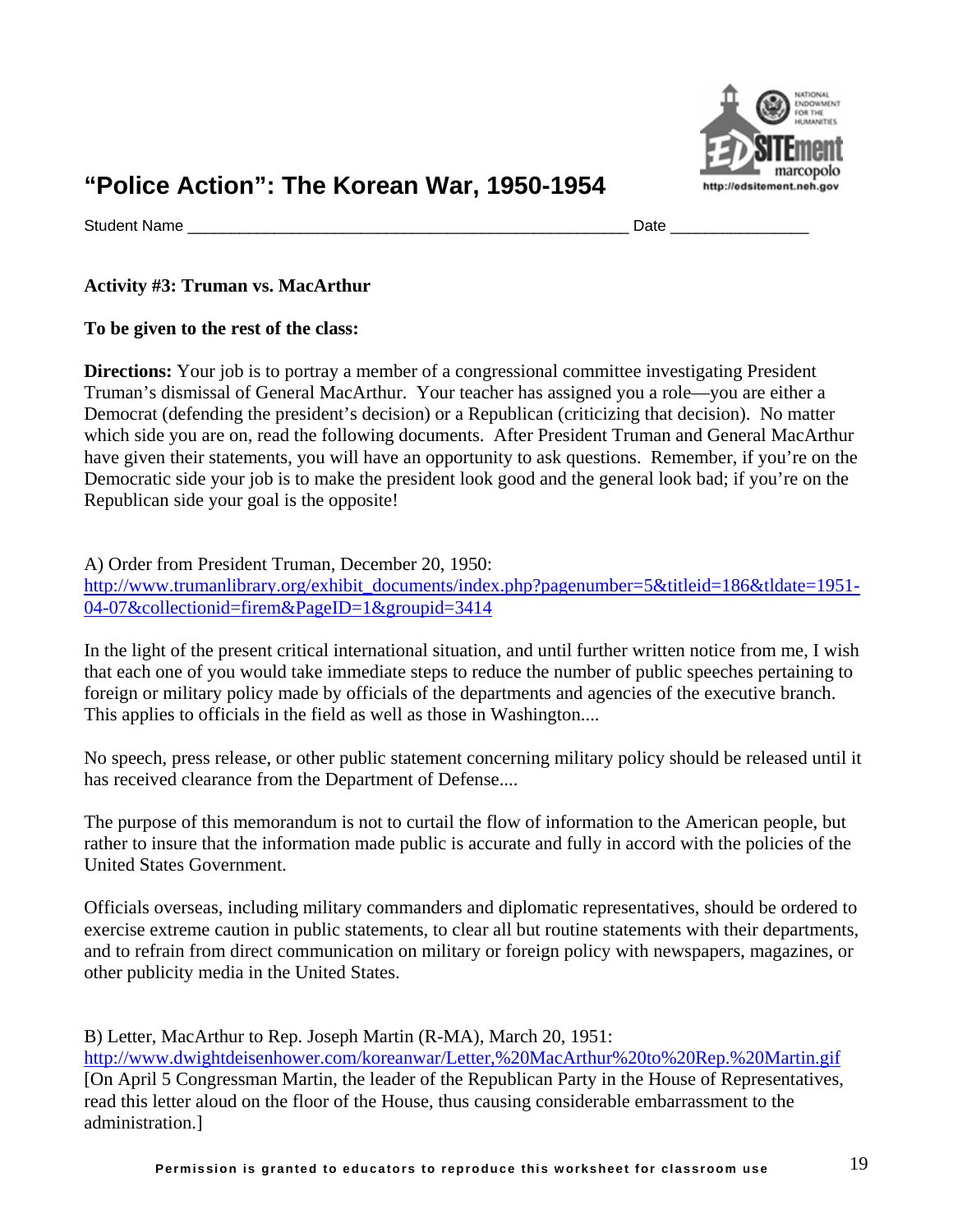My views and recommendations with respect to the situation created by Red China's entry into war against us in Korea have been submitted to Washington in most complete detail. Generally these views are well known and clearly understood, as they follow the conventional pattern of meeting force with maximum counter-force as we have never failed to do in the past. Your view with respect to the utilization of the Chinese forces on Formosa [Taiwan] is in conflict with neither logic nor this tradition [in other words, MacArthur believes that the Nationalist Chinese forces from Taiwan should be encouraged to attack the People's Republic of China in retaliation for China's intervention in the Korean War.]

It seems strangely difficult for some [by this MacArthur clearly meant Truman] to realize that here in Asia is where the Communist conspirators have elected to make their play for global conquest...; that here we fight Europe's war with arms while the diplomats there still fight it with words; that if we lose the war to Communism in Asia the fall of Europe is inevitable, win it and Europe most probably would avoid war and yet preserve freedom. As you point out, we must win. There is no substitute for victory.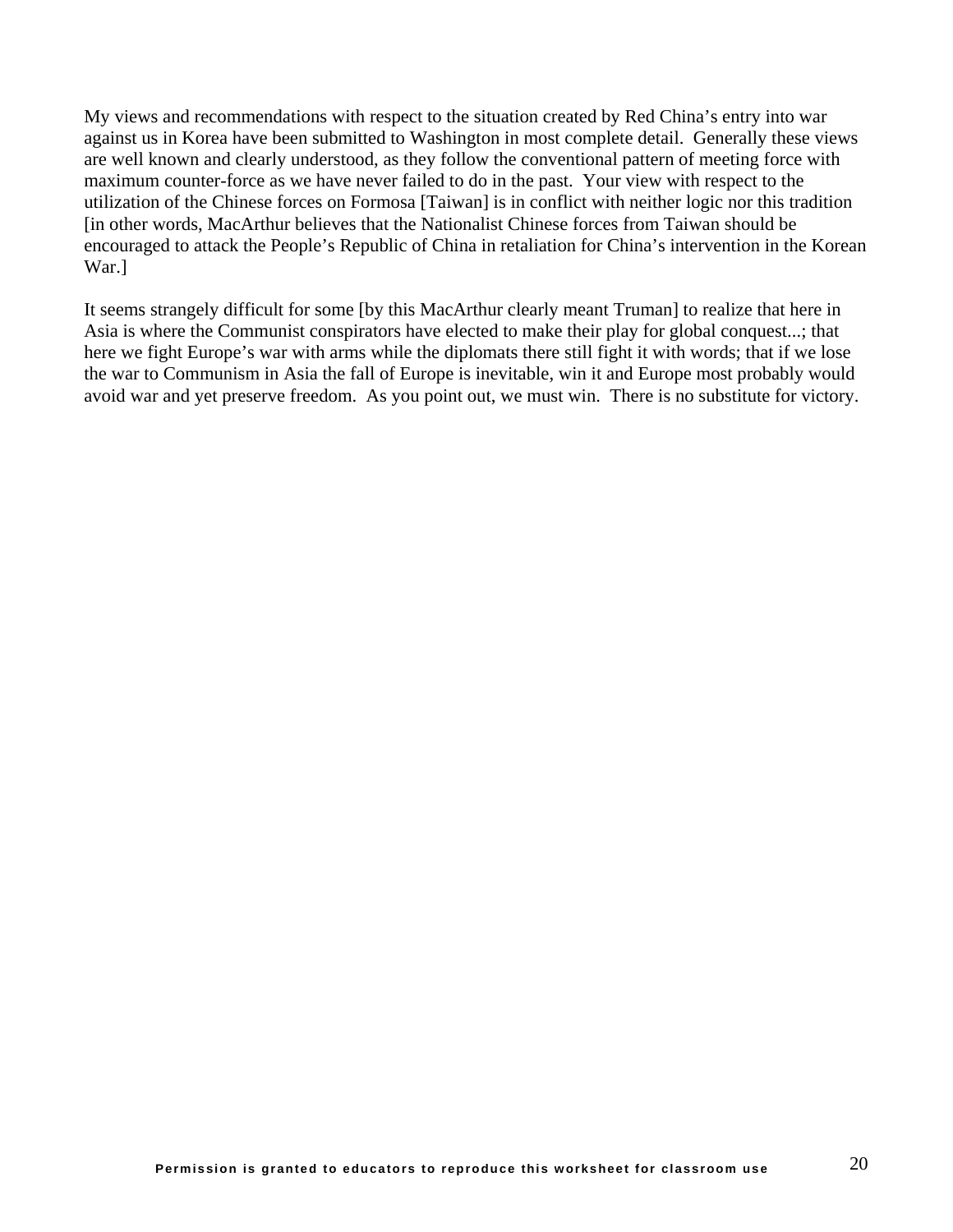

Student Name \_\_\_\_\_\_\_\_\_\_\_\_\_\_\_\_\_\_\_\_\_\_\_\_\_\_\_\_\_\_\_\_\_\_\_\_\_\_\_\_\_\_\_\_\_\_\_\_\_\_\_ Date \_\_\_\_\_\_\_\_\_\_\_\_\_\_\_\_

### **Activity #4: Public Opinion and the Korean War**

**Directions:** Using the following documents, in addition to what they have already learned about the Korean War, write a brief essay in response to the following question: "What did the American public think about the war by late 1952 – early 1953? What factors do you think influenced their opinions?"

Your essay should consist of at least three paragraphs, each of which should include a general statement and at least two sentences citing facts from the documents to back up their generalizations.

A) Campaign speech by Republican presidential candidate Dwight D. Eisenhower, October 24, 1952: <http://www.eisenhower.utexas.edu/Korea/documents/ishallgotokorea1.html>

[T]he biggest fact about the Korean War is this: it was never inevitable, it was never inescapable….There is a Korean War—and we are fighting it—for the simplest of reasons: because free leadership failed to check and to turn back Communist ambition before it savagely attacked us. The Korean War—more perhaps than any other war in history—simply and swiftly followed the collapse of our political defenses. There is no other reason than this—we failed to read and outwit the totalitarian mind [that is, the minds of the Communist leaders].

World War II should have taught us all one lesson. The lesson is this: to vacillate, to hesitate—to appease even by merely betraying unsteady purpose—is to feed a dictator's appetite for conquest and to invite war itself.

That lesson—which should have firmly guided every great decision of our leadership through these later years—was ignored in the development of the administration's policies for Asia since the end of World War II. Because it was ignored, the record of those policies is a record of appalling failure.

That record of failure dates back—with red-letter folly—at least to September of 1947. It was then that General Albert Wedemeyer—returned from a Presidential mission to the Far East—submitted to the President this warning: "The withdrawal of American military forces from Korea would...result in the occupation of South Korea by either Soviet troops or, as seems more likely, by the Korean military units trained under Soviet auspices in North Korea."

That warning and his entire report were disregarded and suppressed by the administration....

[F]ive Republican members of the House Foreign Affairs Committee on July 26, 1949 submitted this solemn warning....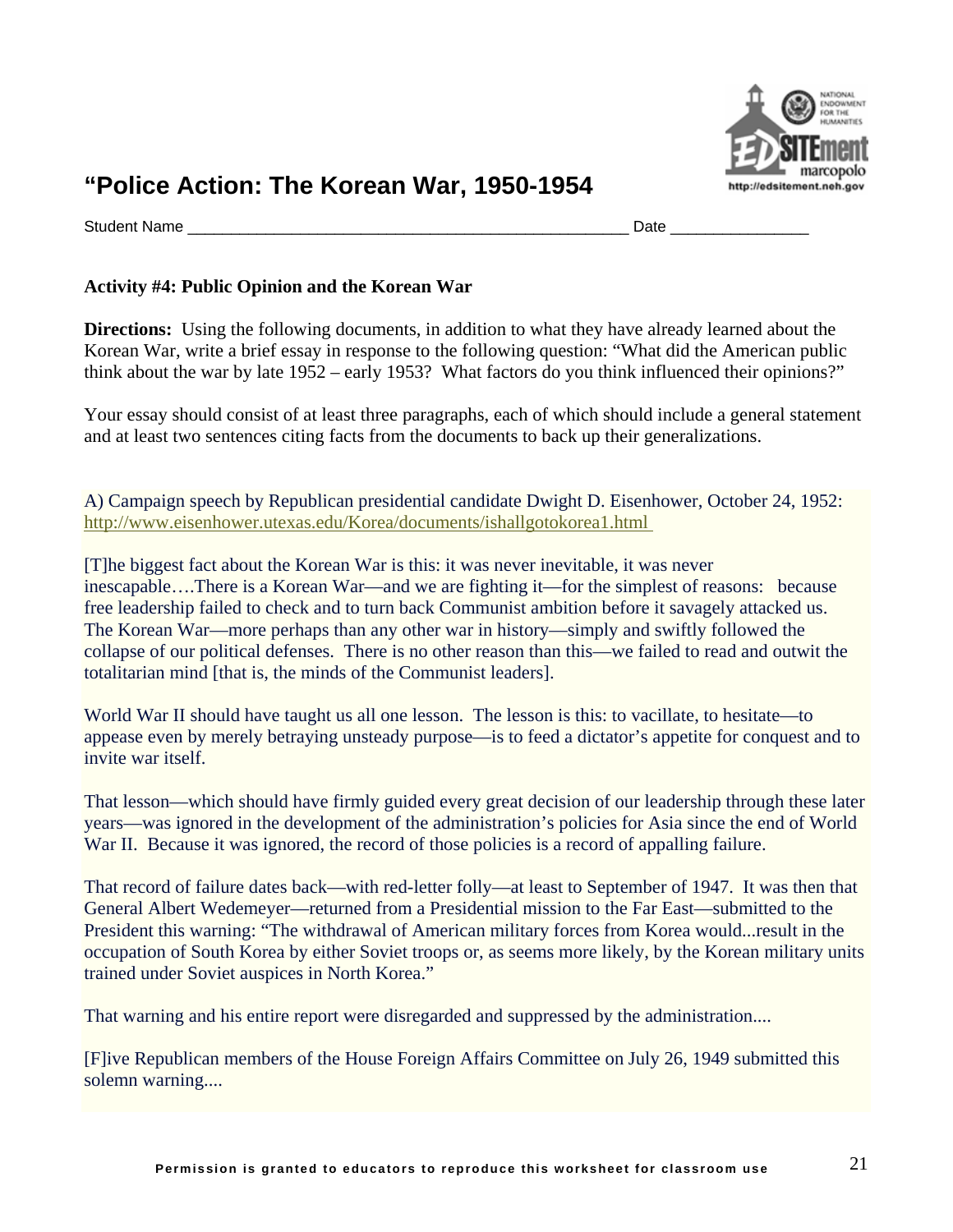"It is reliably supposed that Soviet troops, attached to the North Korean puppet armies, are in position to command as well as acting as advisors.... This development may well presage the launching of a fullscale military drive across the 38<sup>th</sup> Parallel. Our forces...have been withdrawn from South Korea at the very instant when logic an common sense both demanded no retreat from the realities of the situation."

Then, [in January 1950] the Secretary of State [Dean Acheson] announced his famous "defense perimeter"—publicly advising our enemies that, so far as nations outside this perimeter were concerned, "no person can guarantee these areas against military attack." Under these circumstances, it was cold comfort to the nations outside this perimeter to be reminded that they could appeal to the United Nations.

These nations, of course, included Korea. The armies of Communism, thus informed, began their big build-up. Six months later they were ready to strike across the  $38<sup>th</sup>$  parallel. They struck on June 25, 1950. On that day, the record of political and diplomatic failure of this administration was completed and sealed....

…The first task of a new administration will to be review and re-examine every course of action open to us with one goal in view: to bring the Korean war to an early and honorable end. This is my pledge to the American people…

B) Public opinion on the Korean War, 1953: Expectations on Truce: <http://www.eisenhower.utexas.edu/Korea/documents/publidcopiniononthekoreanwar.html>

Do you think we will be able to reach a satisfactory agreement with the Communists in the next month or so, to stop the fighting in Korea?

|                                  | <b>April</b> | <u>May</u> |
|----------------------------------|--------------|------------|
| Yes, satisfactory agreement soon | 34%          | 17%        |
| N <sub>0</sub>                   | 54%          | 74%        |
| No opinion                       | 12%          | 9%         |
|                                  | 100%         | 100%       |

C) Public opinion on the Korean War, 1953: Korea Worthwhile? (October '52-April '53) <http://www.eisenhower.utexas.edu/Korea/documents/publidcopiniononthekoreanwar.html>

As things stand now, do you feel that the war in Korea has been worth fighting, or not?

|                    | Oct. | Nov. | Jan.  | Apr.          |
|--------------------|------|------|-------|---------------|
|                    | 1952 | 1952 | 1953  | <u> 1953 </u> |
| Worth Fighting     | 32%  | 34%  | 39%   | 36%           |
| Not Worth Fighting | 56%  | 58%  | 52%   | 55%           |
| No opinion         | 12%  | 8%   | $9\%$ | $9\%$         |
|                    | 100% | 100% | 100%  | 100%          |

D) Public opinion on the Korean War, 1953: Confidence in the President <http://www.eisenhower.utexas.edu/Korea/documents/publidcopiniononthekoreanwar.html>